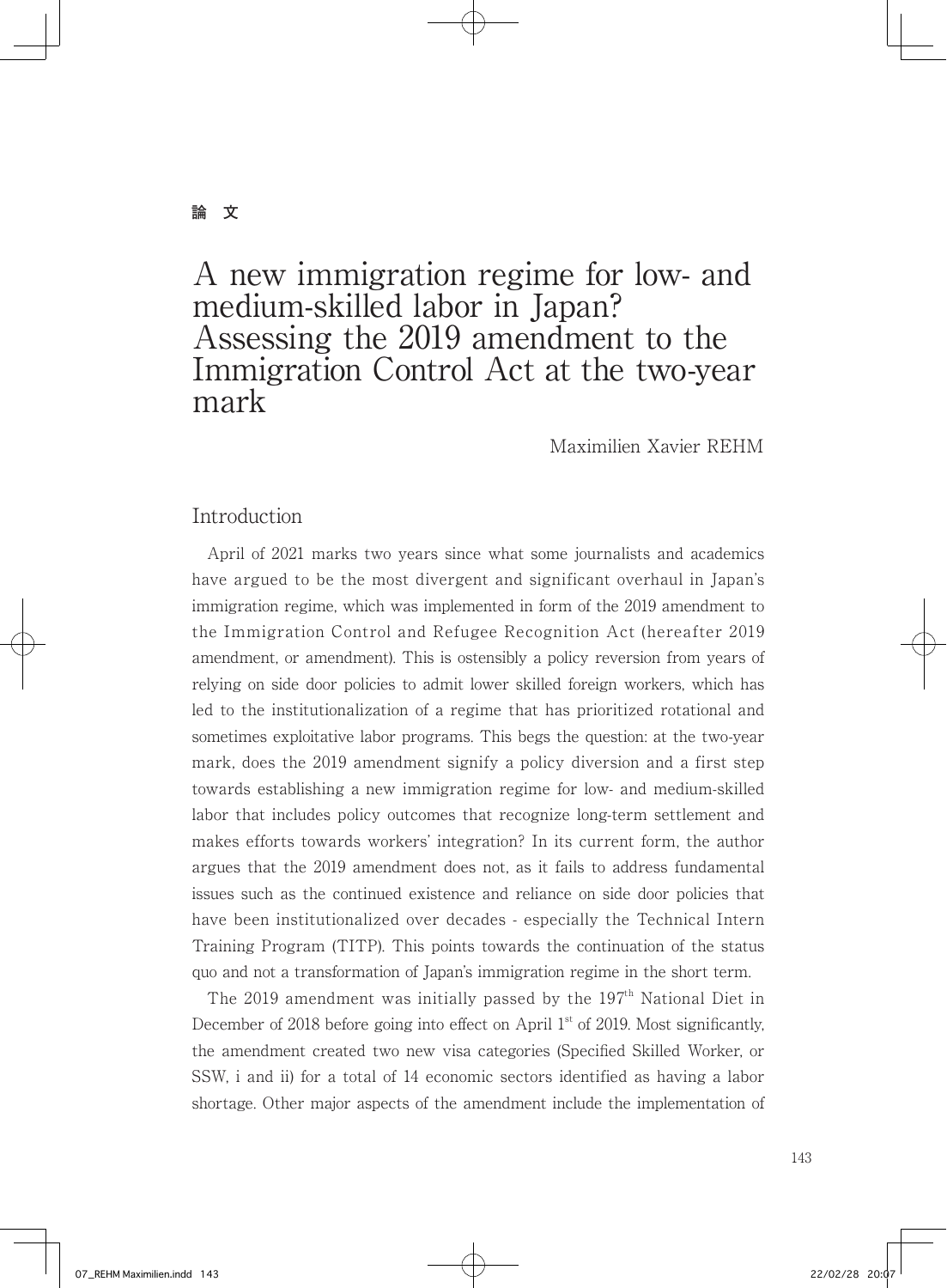the "Comprehensive Measures for Acceptance and Coexistence of Foreign Nationals" (hereafter Comprehensive Measures) at a cost of ¥21.1 billion. These are various integration measures for foreigners, including improving access to public services as well as enhancing Japanese language education and jobmatching services. Finally, on the institutional level, the Immigration Services Agency (ISA) was established to run the immigration regime. While still part of the bureaucratic apparatus of the Ministry of Justice (MOJ), it is now an external bureau with more autonomy and a larger budget. Considering that the Japanese government has long maintained that the only legally admitted economic migrants must be (highly) skilled, the 2019 amendment can be said to be significant for two reasons:

- (1) The establishment of the SSW visa category created a regulated pathway (front door) for the admission of a large number of low- and medium-skilled workers for the first time, with its cap being set at 345,150 over five years (Immigration Services Agency of Japan, Ministry of Justice 2020a).
- (2) The SSW (ii) visa, which provides a pathway towards permanent residency and a route for family migration, and the Comprehensive Measures protruding policies that recognize long-term settlement and the need for social integration.

Former Prime Minister Abe, whose government passed the amendment, has maintained that "this is not an immigration policy" (Sugiyama 2018). Despite this proclamation, the above does read as if Japan has taken the first step towards officially recognizing low- and medium-skilled workers as part of their "gaikokujin rōdōsha ukeire"<sup>1</sup>, or "foreign worker acceptance" policies, while also promoting long-term immigration and taking steps towards integrating these workers into its society. Any discussion with regards to Japanese immigration policy must include the fact that the country is confronted with  $sh\ddot{o}shi\,\,k\ddot{o}reika$ the coupling of a low birth rate with an ageing society. This has led to a chronic labor shortage, specifically in the 14 sectors outlined in the amendment.

 Therefore, these demographic issues and resulting demand for foreign labor have led to structuralist arguments birthing what the author calls "immigration optimism" with regards to Japan. Such a line of debate, advanced both by journalists and academics, suggests that Japan is on a trajectory towards a

<sup>1</sup> In this paper, Japanese words are romanized using the modified Hepburn style. Japanese names are written using the first name, last name convention.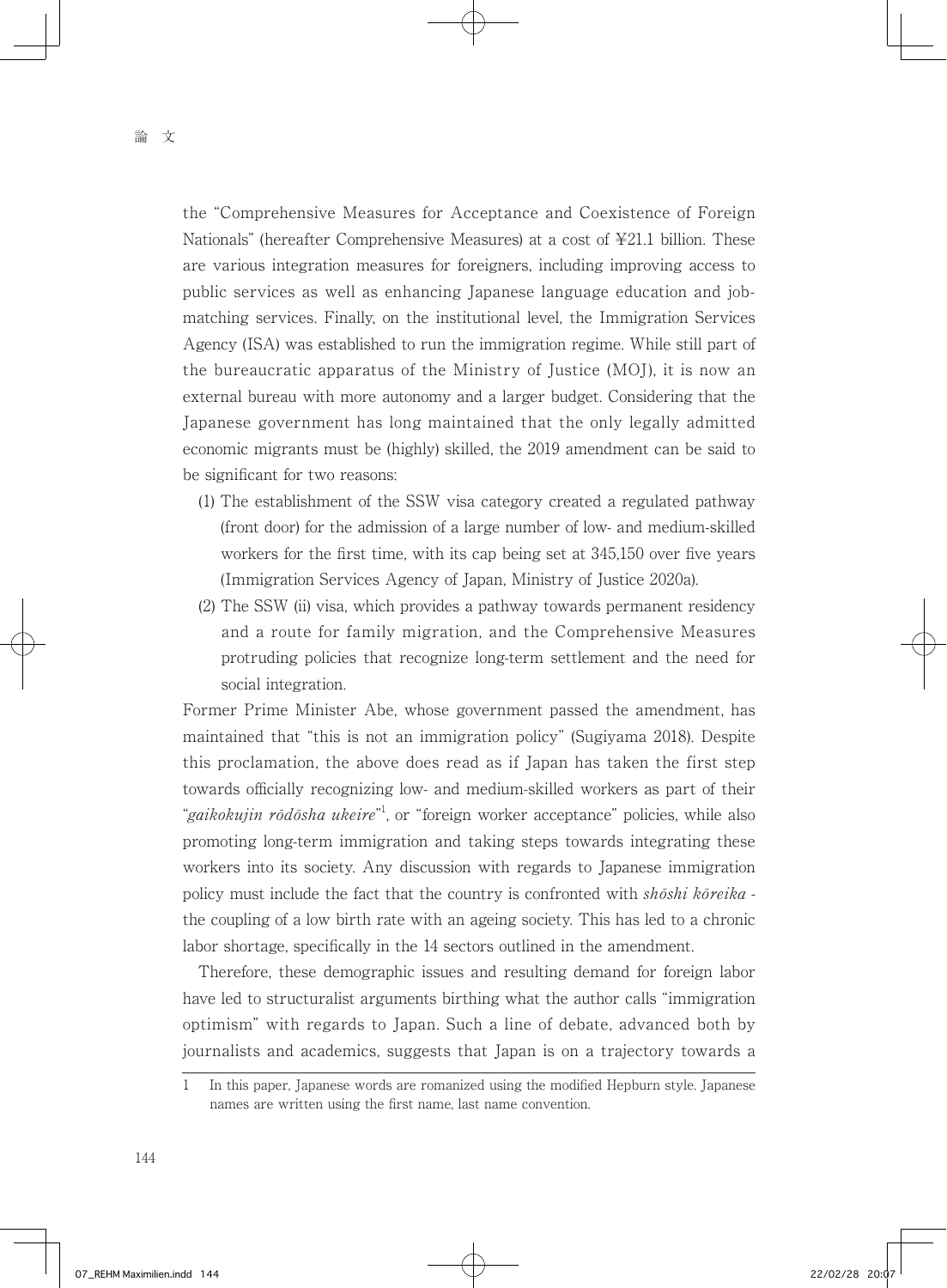national immigration policy featuring front door policies for low- and mediumskilled labor. Indeed, these arguments have been made even before the 2019 amendment was passed into law. For instance, Green (2017) wrote that "demographic realities are forcing policymakers to court immigrants as potential solutions", while Menju (2017) argued that "the time has come for Japan to make decisions on immigration". Hollifield and Sharpe (2017) proposed that Japan is an "emerging migration state" and predicted the country to have a "Meiji moment" with regards to immigration policy. Is the 2019 amendment this "Meiji moment"?

 The high volume and tone of writing in the immediate aftermath of the amendment's passing suggests that many observers of Japanese immigration policy believe this to be the case. Akashi (2020) found a total of 16 separate monthly or weekly Japanese-language magazines with an optimistic strand. These oftentimes featured cover stories with bombastic titles, such as "A New Era for Immigrants" from *Gendai Shisō* or "Lifting the Ban on Immigrants" by the Shūkan Tōyō Keizai. In English-language publications, Gelin (2020) called the amendment "historic immigration reform", with Oishi (2020) declaring a "new era for immigration and integration".

 On the other hand, specifically with regards to the acceptance of workers, the new regime has seen a slow rollout. As of March 2021, the total number of foreigners holding a SSW visa status numbered just 22,567 (Immigration Services Agency of Japan, Ministry of Justice 2021a), significantly below the government's own projections. There have also been investigations into how the new laws have been implemented by government agencies in Japan and auxiliary organizations in sending countries in the construction (Era 2020) and nursing (Ogawa and Sadamatsu 2020) sectors. These studies have shown that, at least for those professions, both employers and migrant facilitators (brokers) have not preferred the new SSW visa over the more established TITP. Overall, there has been little follow-up in the scholarship that looks at how the amendment has been implemented on the *macro level*. Therefore, and especially given the initial optimism towards the new laws described above, the author believes it necessary to investigate how the SSW visa category specifically has been implemented by governmental and bureaucratic actors in Japan. After placing the 2019 amendment within the context of Japan's migrant control policies from the late 1980s onwards, this study will use primary government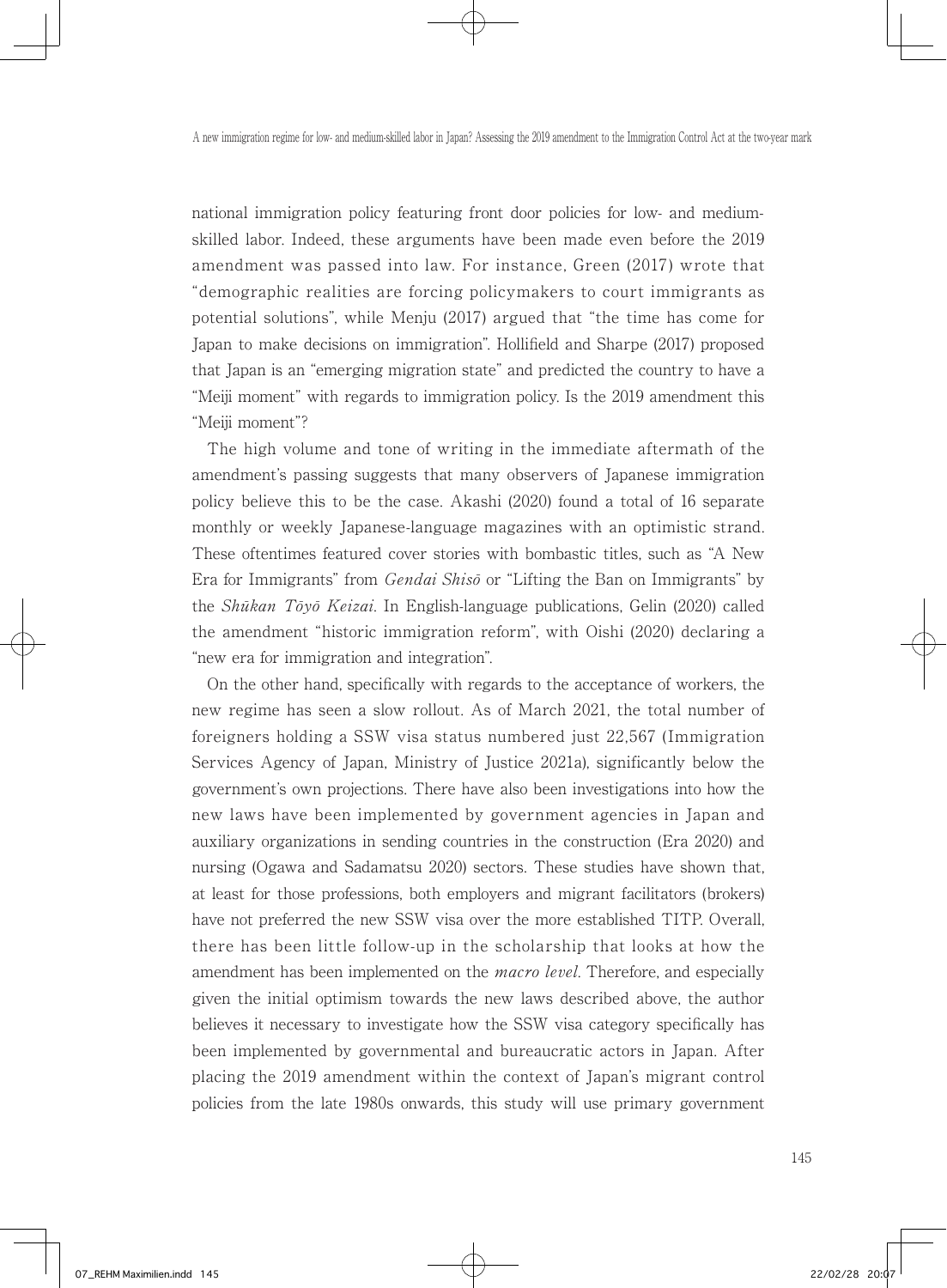documents from relevant institutions<sup>2</sup>, including the MOJ and by extension ISA, the Ministry of Health, Labour and Welfare (MHLW) and other agencies, to outline *tangible outcomes* (=results), i.e., the change in how lower skilled foreign labor is accepted into Japan. The time period to be covered is April 2019 to March 2021. Finally, the conclusion will attempt to reconsider the importance of the amendment based on this outline and offer clues on the trajectory of Japanese immigration policy going forward. Therefore, this article aims to contribute to the English-language scholarship on Japanese immigration in two primary ways: (1) by mapping out the current Japanese low- and medium-skilled labor migration regime and (2) understanding the function of the 2019 amendment within this regime.

# The 2019 amendment in context

Nikkeijin, technical interns and foreign students: Japan's major modern lowand medium-skilled migrant worker policies

For most of the 20<sup>th</sup> century, Japan has been identified as a negative case of labor migration (Bartram 2000), featuring an exclusive society and policies protecting the country's myth of ethno-homogeneity. While there was a significant population of oldcomer colonial era migrants primarily from the Korean Peninsula (known as *zainichi korian*), the country did not accept a notable number of foreign workers in the post-war period. However, the demographic factors mentioned above, as well as the multi-layer subcontracting structure present in many major industries of the Japanese economy, did result in demand for lower skilled labor, leading to the acceptance of foreign workers. The most significant developments in Japanese policy toward these workers are outlined below. The author will use the terms front door, signifying official policy and recognized status; side door, referring to legal status but outside of a formal immigration policy; and back door, meaning non-legal status, to classify the country's immigration schemes for lower skilled workers.

 The first increase in foreign workers can be seen from the mid- to late 1980s, when the Japanese economy showed strong economic growth (known as the "bubble" period). In the absence of corresponding laws, the first newcomers,

<sup>2</sup> The official English-language translation will be used whenever one is available. All translations from Japanese-language texts are done by the author.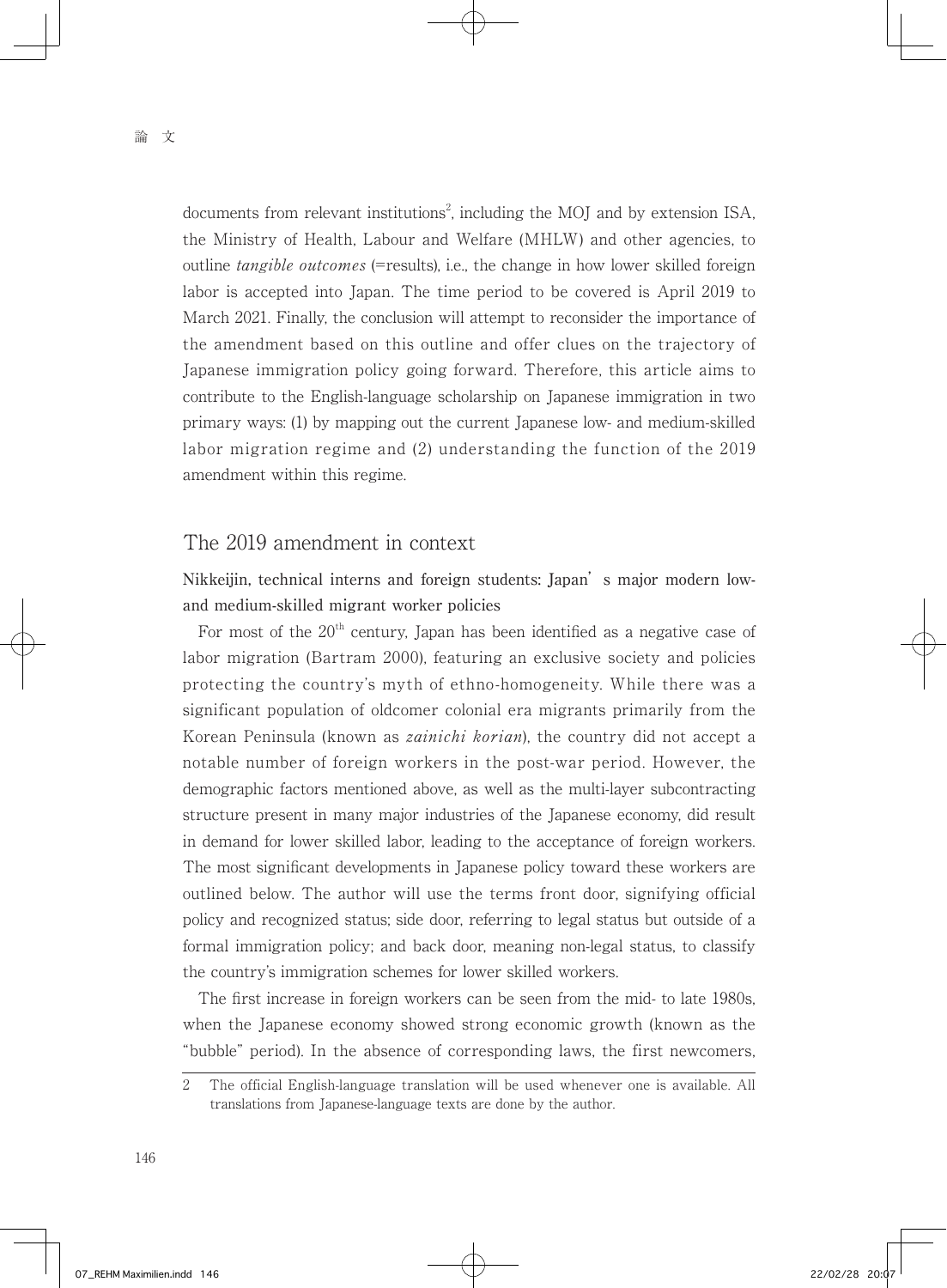foreign workers from Southeast and East Asia, Pakistan, Bangladesh and Iran, entered the country as visitors and proceeded to overstay and work in traditionally blue-collar jobs (Yamanaka 1993). By the late 1980s, the stark increase in migrants, many of which without legal status, had become a major societal issue in Japan. Fearing the long-term settlement of foreign workers that had been observed in post-war Western Europe, the demand for policy change was high among elites in the bureaucracy and ruling Liberal Democratic Party (LDP) (Yamanaka 1993; Komine 2014). At the same time, the influential business lobby was still in need of cheap labor and demanded a more institutionalized immigration control policy (Sekine 1990). The result of the compromise between the LDP-bureaucracy-big business triad have been numerous reforms since 1990 leading to a marked increase in migrant workers primarily through side door policies, with the simultaneous outcome of putting these workers into precarious status.

 These began with the 1990 amendment to the Immigration Control and Refugee Recognition Act (passed in 1989), which enabled the migration of Japanese descendants *(nikkeijin)*, primarily from Brazil and Peru and some from the Philippines and other South American countries. Due to their ethnicity, nikkeijin were allowed long-term ("teijūsha") visa status and to bring their families, making them Japan's first major modern immigration initiative. However, it must be noted that the acceptance of *nikkeijin* came in response to labor shortages and the public/political discussion regarding illegal immigration in the late 1980s, and enabled the Japanese government to procure low- and medium-skilled laborers through an official pathway while maintaining a façade of ethnic homogeneity (Kondo 2009). Writing in the LDP's weekly magazine, a member of the "LDP Special Committee on the Foreign Worker Problem" put forth the argument of the time: *nikkeijin* were an effective way to alleviate labor shortages while reducing social friction, as "even though they might have a different nationality, their ethnicity allows us to accept them as compatriots" (Nojima 1989). Therefore, their acceptance, while technically a front door immigration policy based on ethnic considerations, can arguably be classified as labor migration policy. *Nikkeijin* admittance has thus been described as a side door policy as well, although I maintain the front door moniker due to the legal privileges the *teijūsha* status grants. *Nikkeijin* workers have almost exclusively worked as lower skilled laborers, including subcontract factories and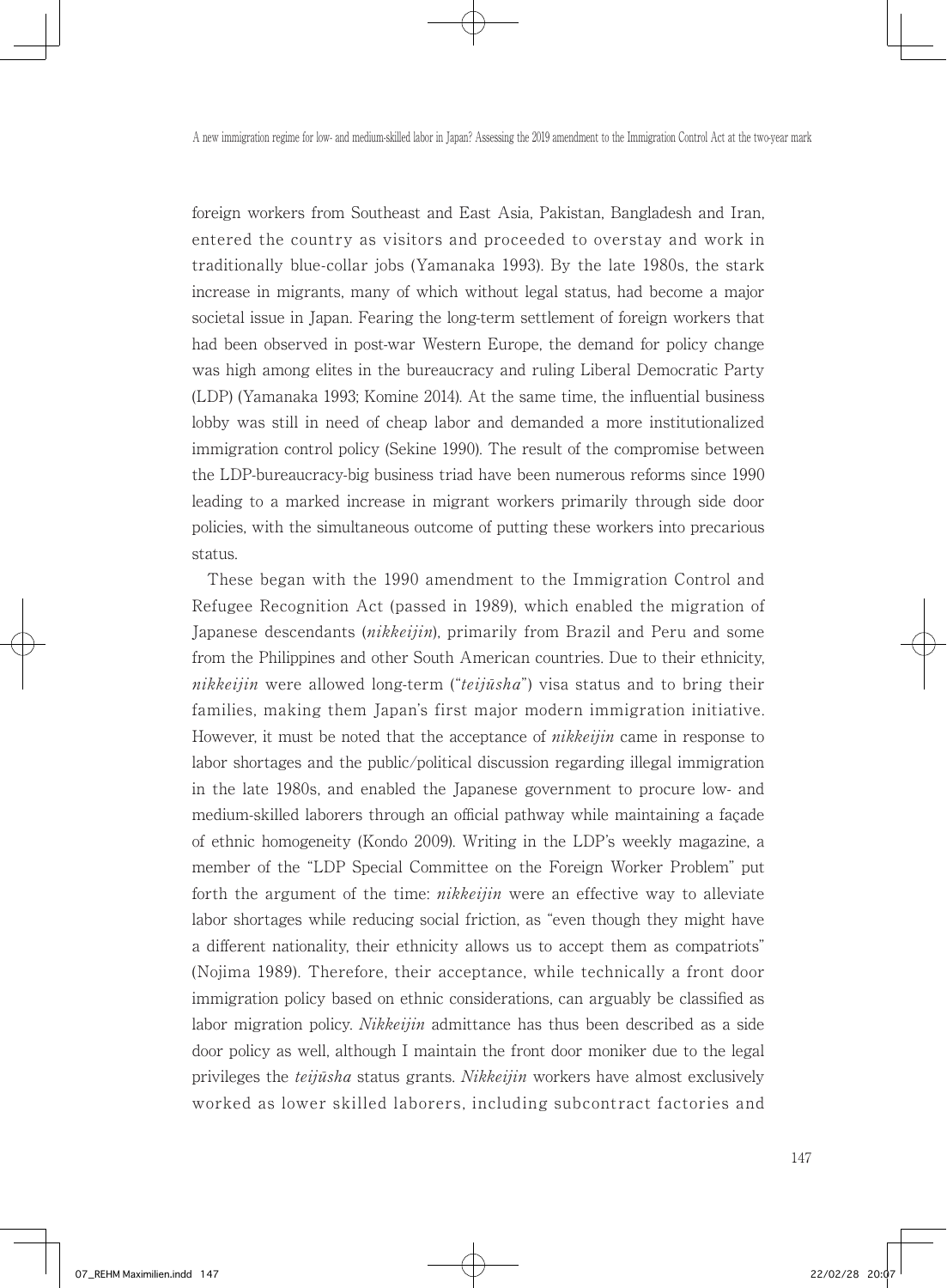construction.

 In 1993, the Technical Intern Training Program (TITP) was established. Finding its origins in the 1960s as a scheme for Japanese multinational corporations to train their foreign subsidiaries' employees back home (Iguchi 2002), 1993 marked the onset of the TITP gradually expanding to become a highly institutionalized program that accounts for more than 400,000 foreign residents as of October 2020 (Ministry of Health, Labour and Welfare 2021a). Ostensibly, the TITP is a human resource development program aimed at the transfer of skills from Japan to developing countries primarily in Asia, thus contributing to their economic advancement. However, in the immediate years since its establishment up to the present, many scholars have identified the system as a *de facto* temporary labor program (Iguchi 2002; Komine 2018; Yamanaka 1993), with the status of gino jisshūsei (technical intern) allowing for employment below the minimum wage, limited access to entitlements, no labor mobility and the curtailing of workers' rights (Roberts 2018). Especially with its expansion in recent years, this has led to an increase in the number of runaways from the program, as well as several deaths attributed to suicide or overwork. One case that gained attention in the news concerned a 27-year-old Filipino who worked at a casting company, logging up to 122.5 hours of overtime per month before dying of heart failure in his employer's dormitory (Otake 2016). Today, the TITP system is a massive entity, featuring the ISA as an administrative and control agency, the Organization for Technical Intern Training (OTIT) as a monitoring body, and thousands of auxiliary nongovernmental organizations. These include foreign brokers recruiting workers, supporting organizations within Japan ostensibly responsible for their basic integration and protection, as well as the employers themselves. The MHLW tacitly acknowledges the interns as workers, listing them as part of their statistics on foreign workers (Ministry of Health, Labour and Welfare 2021a). Overall, the TITP is a classic example of a side door labor immigration policy.

 Finally, possibly one of the least explored aspects of labor migration to Japan in English-language scholarship is the rapid increase in the number of foreign workers under the "*shikakugai*" category. This status refers to a permission to engage in activities other than those permitted under the official status of residence. 82.7% of *shikakugai* status holders have the official status of student, accounting for more than 306,000 workers (Ministry of Health, Labour and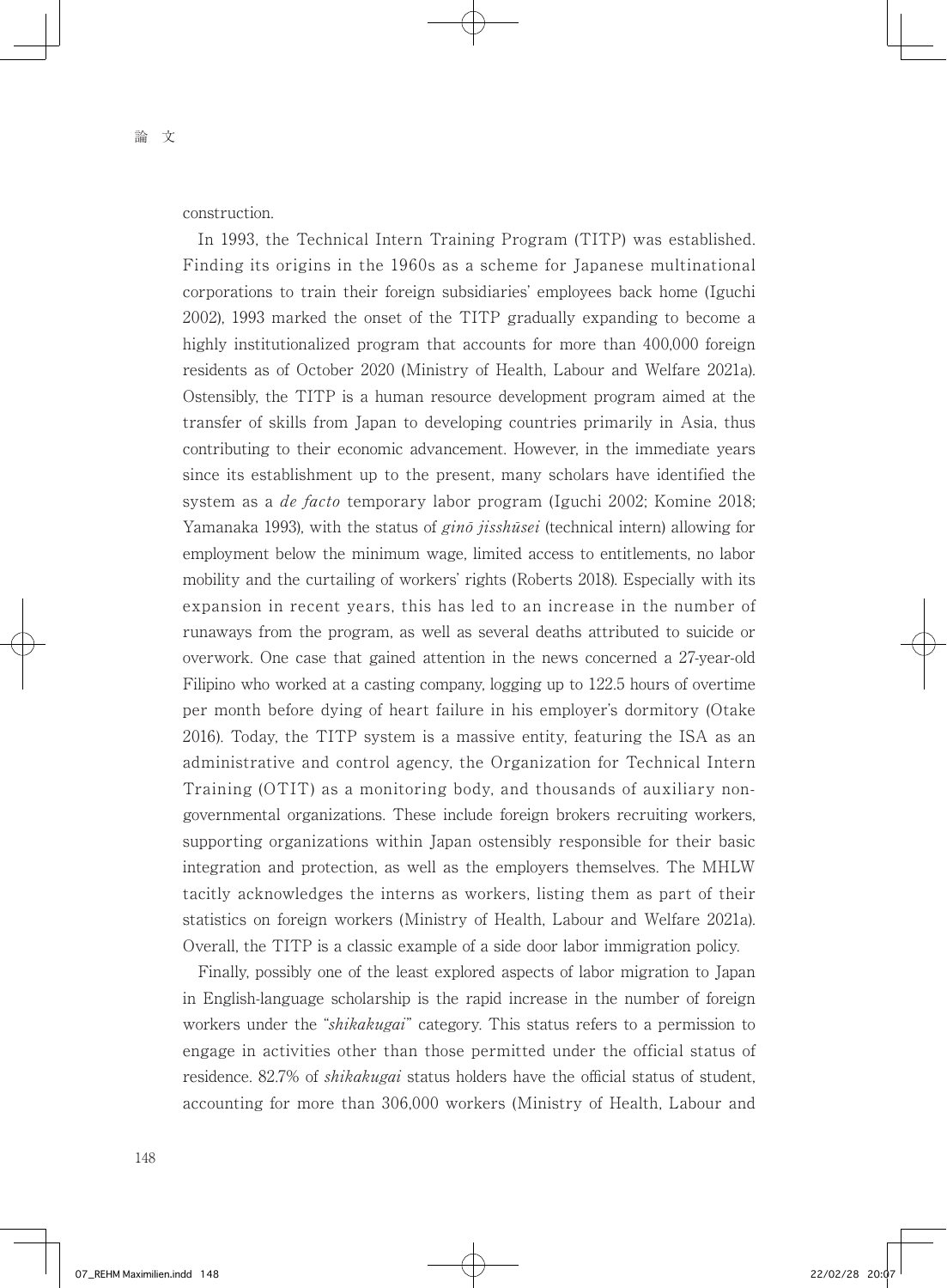Welfare 2021b).<sup>3</sup> The number of foreign students has risen since the adoption of the governments "300,000 International Students Plan" in 2008, though the increase of de facto foreign laborers utilizing the status of student is particularly noteworthy. While foreign students whose primary purpose is education definitely contribute to the labor force through part-time work, the latter represents another side door policy to fill the demand for lower skilled workers in lieu of front door channels (Menju 2017). This has led to a third-party support infrastructure of brokers in origin countries and Japanese language institutions and other sham vocational schools in Japan for these workers, who find themselves in a legal grey area (as they oftentimes work more hours than their legal allowance) and thus face similar exploitation to technical interns (Liu‐ Farrer and Tran 2019). Overall, this suggests an infrastructure resembling the TITP. However, due to its positioning in grey legality, it is less institutionalized and thus close to no information is available from government sources. Inoue (2019) and Liu‐Farrer and Tran (2019) provide an in-depth overview of the specifics of this system. Similar to the TITP, the MHLW tacitly admits to the students' status as workers in counting *shikakugai* as part of the foreign workforce (Ministry of Health, Labour and Welfare 2021a).

 As an endnote, it must be highlighted that the latter two side door policies inherently do not allow for the long-term resettlement of foreign workers unless a visa status change is achieved. They are thus similar to traditional guest worker regimes which operate based on a temporary rotation of workers, allowing for "labor inclusion but human exclusion", as Endoh (2019) puts it.

### Mapping lower skilled foreign labor in Japan today

 The previous section gave an outline of the three major ways Japan's policymakers have created pathways for lower skilled foreign workers into Japan, namely the admittance of nikkeijin, the TITP and the rise in the number of students holding shikakugai status. In 2020, there were a total of 2,885,904 foreign residents living in Japan (Immigration Services Agency of Japan, Ministry of Justice 2020d), with the MHLW showing 1,724,328 foreign workers as of October 2020 (Ministry of Health, Labour and Welfare 2021a). Table 1 shows a breakdown of the three major categories described thus far and how

<sup>3</sup> Students are legally allowed to work for up to 28 hours a week in the school period and are allowed to engage in full-time employment outside the school period.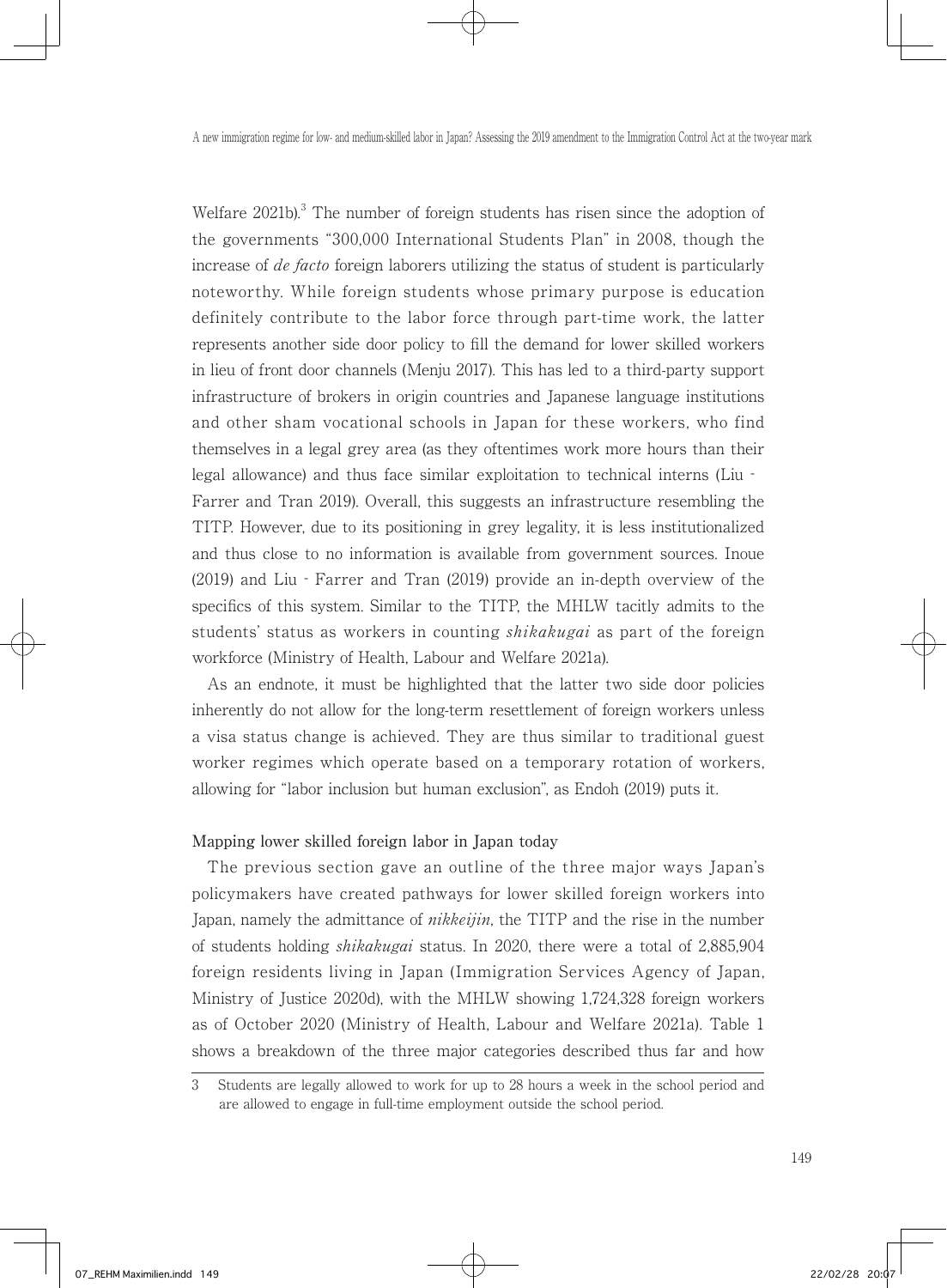worker intake has changed in the 2010s. Together, the three categories account for 50% of the total foreign workforce in 2020. This shows that government rhetoric painting Japan as a country that exclusively accepts highly skilled workers is in direct contradiction to its own data, a dynamic frequently outlined by local activists such as Ippei Torii from the Solidarity Network with Migrants Japan (Torii 2020) or international labor rights organizations such as Verité (Verité 2018).

 The increase of technical interns and foreign students has driven the steady increase in the number of low- and medium-skilled foreign migrants in the last decade. From 2010 to 2020, the number of interns in the TITP has increased by 252% and the number of *shikakugai* student visa holders has increased by 338%. This contrasts with the *nikkeijin*: while the number of workers from the main *nikkeijin* origin countries has seen a slight increase, their proportion in the foreign workforce has decreased significantly, from 21% in 2010 to 9% in 2020. TITP and *shikakugai* students now account for 23% and 18% of the total foreign workforce, respectively. Interestingly, in the last two years (and thus a period of large overlap with the 2019 amendment coming into law), the amount of shikakugai student visa holders only increased by 8,096 (a 2.7% increase), while technical interns increased by 93,867 (a 30.4% increase), suggesting that the latter has become the primary method for Japanese employers to procure lower skilled labor (Ministry of Health, Labour and Welfare 2019a; 2021b).

Table 1. Change in Number of Foreign Workers, by 3 major low-/medium-skilled labor statuses

|                            | No. of Foreign<br>Workers, 2010 | % Foreign<br>Workforce, 2010 | No. of Foreign<br>Workers, 2020 | % Foreign<br>Workforce, 2020 | % Change, No. of<br>Foreign Workers |
|----------------------------|---------------------------------|------------------------------|---------------------------------|------------------------------|-------------------------------------|
| TITP*                      | 159,431                         | 25%                          | 402.356                         | 23%                          | 252%                                |
| Students w.<br>shikakugai  | 90.675                          | 14%                          | 306.557                         | 18%                          | 338%                                |
| Brazilian +<br>Peruvians** | 139.723                         | 21%                          | 158,359                         | 9%                           | 113%                                |

Table created by author based on data from the MHLW (Ministry of Health, Labour and Welfare 2011; 2021b). The total number of foreign workers stood at 649,982 in 2010 and 1,724,328 in 2020.

\* refers to the total number of foreigners holding the  $\sin \theta$  jisshū (technical training) status.

\*\* For nikkeijin, as many have switched from their original teijūsha status to other status-based categories, the total number was calculated by ethnicity, not status.

 Another aspect of note is the use of EPAs (Economic Partnership Agreements) to accept nurses and care workers from the Philippines, Indonesia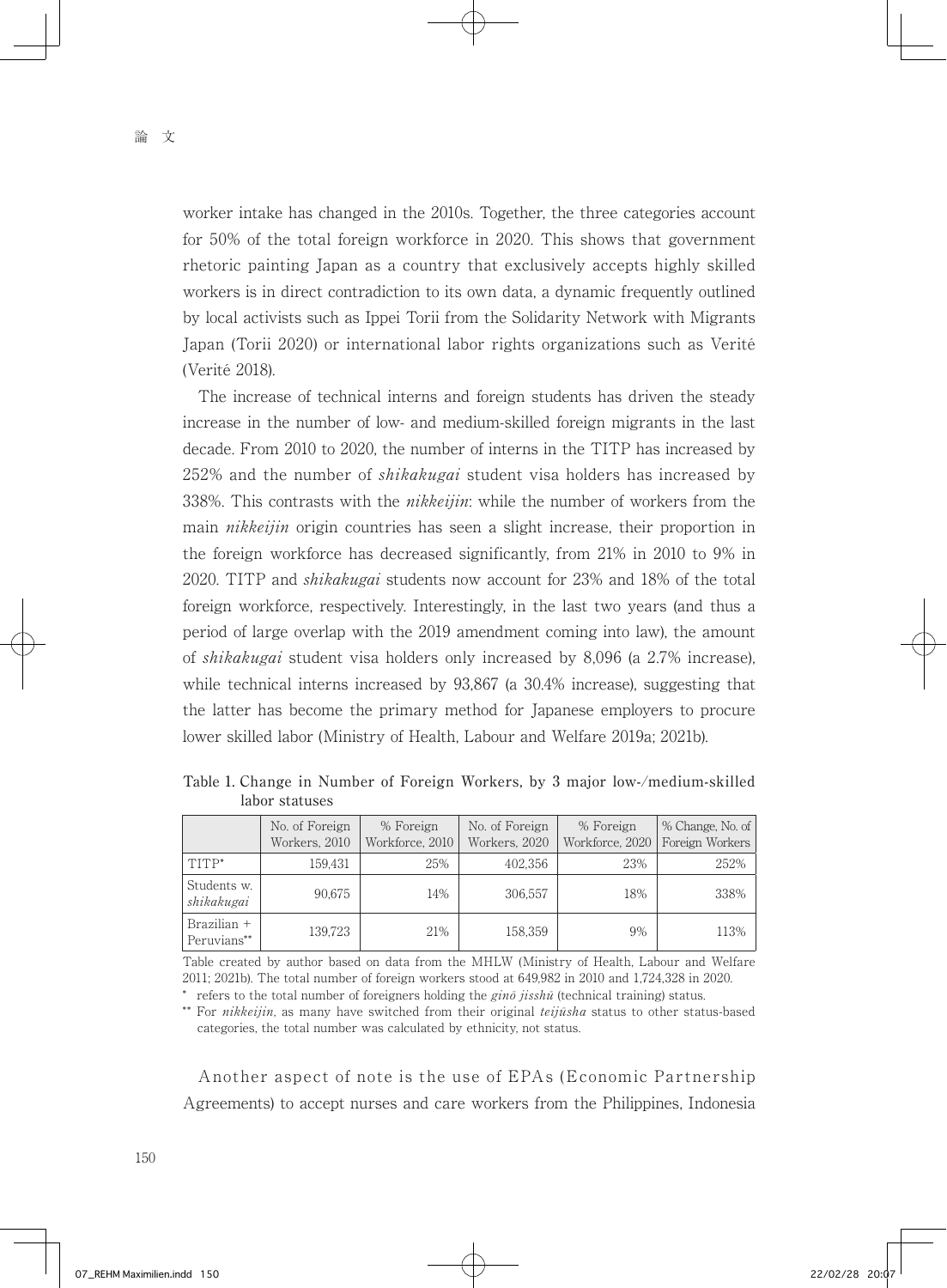and Vietnam. The use of trade deals rather than immigration control policy was another way for the Japanese government to side-step a debate on foreign labor import (Ford and Kawashima 2013). Workers receive training in their field and Japanese language lessons both prior and following arrival in Japan. Then, they obtain a labor contract and provided they pass corresponding national exams within a designated time frame (3 or 4 years), are permitted to work in their field indefinitely. However, the total number of workers entering through this system since its inception in the late 2000s totaled just over 6,400 in 2019 (Ministry of Health, Labour and Welfare 2019b). Therefore, the author did not consider it a major policy for foreign labor admittance.

 Finally, when attempting to quantify the number of lower skilled foreign workers, it is also important to mention the number of  $fuh\bar{o} zanry\bar{u}sha$ , commonly translated as (illegal) overstayers. While the majority of overstayers still enter the country through short-term tourist visas, the number for (former) technical interns and foreign students stood at 12,457 and 5,170, respectively (Immigration Services Agency of Japan, Ministry of Justice 2020c). The exploitative nature of side door policies, including the ban on technical interns changing their employer, contributes to the  $shiss\bar{o}$  (or disappearance) of these workers, who most likely attempt to find more favorable working conditions despite the loss of status. This creates a regression of status, as workers move from the side door (limited legal protection) to the back door (highly limited to no legal protection). The total number of *fuhō zanryūsha* was 82,616 in 2020 and the high probability that a majority of them have remained in the workforce suggests an even higher number of lower skilled workers than reported in the official data (Immigration Services Agency of Japan, Ministry of Justice 2020e).

#### A labor migration regime based on side door policies

 As outlined above, before the 2019 amendment, Japan had shown a trend away from their only major front door immigration policy (though it was based on ethno-nationalist conceptions of Japanese society) towards their two primary side door policies to accept lower skilled foreign workers - with workers accepted under the TITP specifically being of note due to their marked recent increase. Indeed, with regards to *nikkeijin*, the 2008 recession leading to high unemployment and the difficulty of integrating them into Japanese society prompted the government to provide a monetary incentive for repatriation (Tian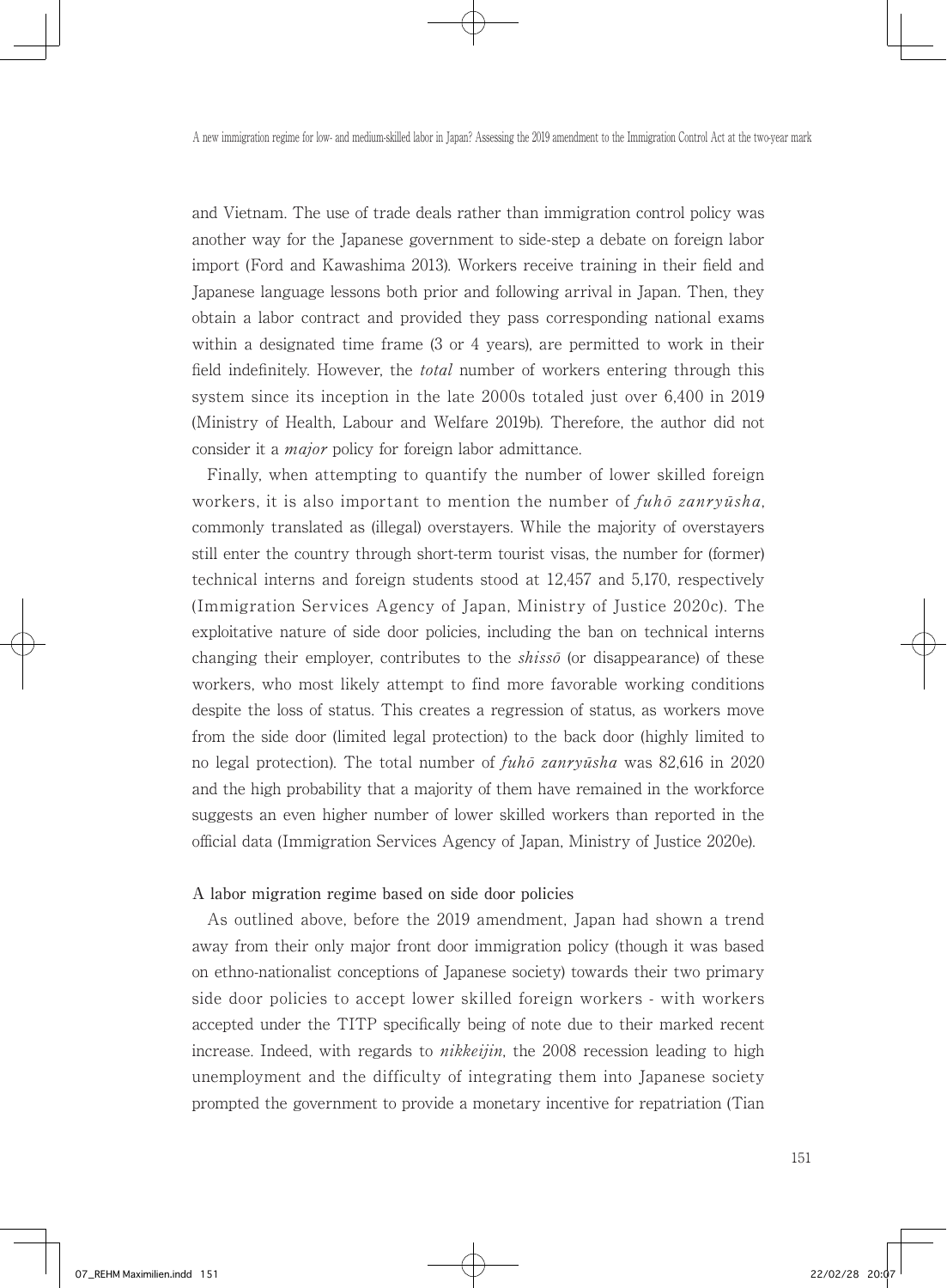2019). On the other hand, the flexibility and inexpensiveness of the TITP and shikakugai students has led to those systems becoming the primary source for lower skilled foreign labor in industries where *nikkeijin* traditionally worked. Today, the TITP has a broader occupational and geographic distribution of workers than was seen even at the peak of *nikkeijin* employment (Tian 2019). Interestingly, the 2019 amendment did include a stipulation for  $4<sup>th</sup>$  generation nikkeijin to be able to immigrate to Japan. However, this allowance now comes attached with a language requirement (minimum JLPT level N4) for the first time, converging it towards the other two major policies and further underscoring Japan's hesitancy to commit to long-term settlement and the accompanying integration costs.

Overall, the immigration policy of the 2010s, and especially of the  $2<sup>nd</sup>$  Abe Administration from 2012 to 2020, reflect a desire to keep the status quo: the appearance that Japan does not permit lower skilled labor, while accepting an increasing amount of such labor through side door policies. This is a balancing act on the part of the governing  $LDP-K\delta meit\delta$  coalition due to political considerations. Indeed, the coalition is susceptible to pressures from business interests that are struggling with a shortage of labor while also requiring the political support of hardliners on the right (Endoh 2019; Roberts 2018). Therefore, Abe framed the 2019 amendment as an economic measure to help calm potential political backlash from both core constituents (such as the influential right-wing lobby  $nippon$  kaigi) as well as the general public, which has generally been hesitant to increasing immigration (Song 2020).

 However, even before the 2019 amendment, Abe's government had pursued incremental attempts at reform aimed primarily at the TITP. Here too, the government opted for language suggesting that the acceptance of foreign workers is a "key to (economic) revitalization", although the growing pressure by labor activists, scholars as well as foreign governments and international organizations may have forced the ruling bloc's hand (Tian 2019). The TITP was overhauled twice, first in 2014 and again in 2016. The latter reforms lengthened maximum length of stay from 3 to 5 years, added nursing as an acceptable category for employment and, crucially, included new oversight measures for employers. The OTIT was implemented to monitor and carry out inspections for the "implementing organizations" (employers) and "supervising organizations" (responsible for accepting, placing, and supporting interns), which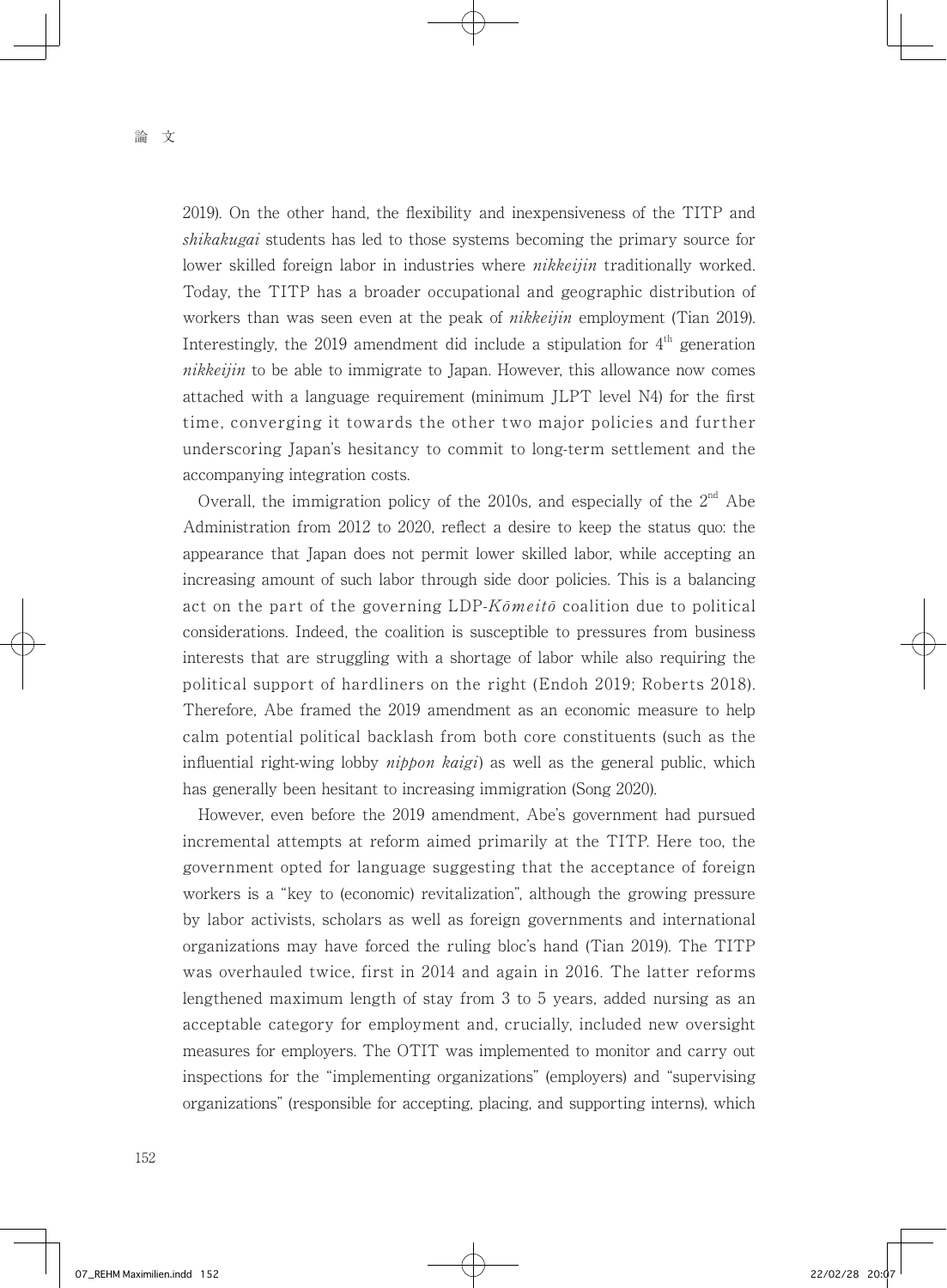now must register with the MHLW. Despite this, the reliance on extragovernmental actors for the implementation of humane working conditions and labor rights remains a bottleneck (Tian 2019). Indeed, the OTIT found a total of 4,922 (32.9% violation rate) violations for implementing and 1,331 (43.1%) for supervising organizations in its latest monitoring report (Organization for Technical Intern Training 2020). A significant number of these violations are of a serious nature, including insufficient support (e.g., lack of adequate housing) and inappropriate payment of wages. The presence of an impressive number of auxiliary organizations that are responsible for key aspects of the implementation of the TITP, including the protection of workers, is emblematic of what the author calls delegationism in the Japanese immigration regime. This phenomenon will also be analyzed in context of the 2019 amendment below.

The 2019 amendment to the Immigration Control Act: policies regarding lowand medium-skilled labor

 It is with this background that the 2019 amendment was passed into law. Considering Japan's recent trajectory towards a strong reliance on their two major side door lower skilled labor policies, and specifically the TITP, the amendment reads as a major policy divergence. As mentioned in the outset, the establishment of the SSW (i) and (ii) visa categories provide front door access for lower skilled workers based on the completion of language and technical exams, while the Comprehensive Measures are an attempt to integrate these workers (and are not limited to only SSW visa holders). Table 2 gives a summary of the two new visa categories. In contrast to the TITP and shikakugai student workers, the amendment provides a legal framework for the following:

 Status: a legal pathway for lower skilled workers, featuring protection under labor laws and access to social and labor insurance, in industries previously accessible through side door policies (with *nikkeijin* workers and EPA healthcare workers as exceptions). 12 of the 14 industries selected for the SSW (i) visa overlap with the TITP, accounting for most foreign workers currently employed by that system (see figure 1).

Settlement: Through the SSW (ii) visa, a pathway towards permanent residence and family migration. Furthermore, a pathway for status progression (from side door to front door) both for students and technical interns to the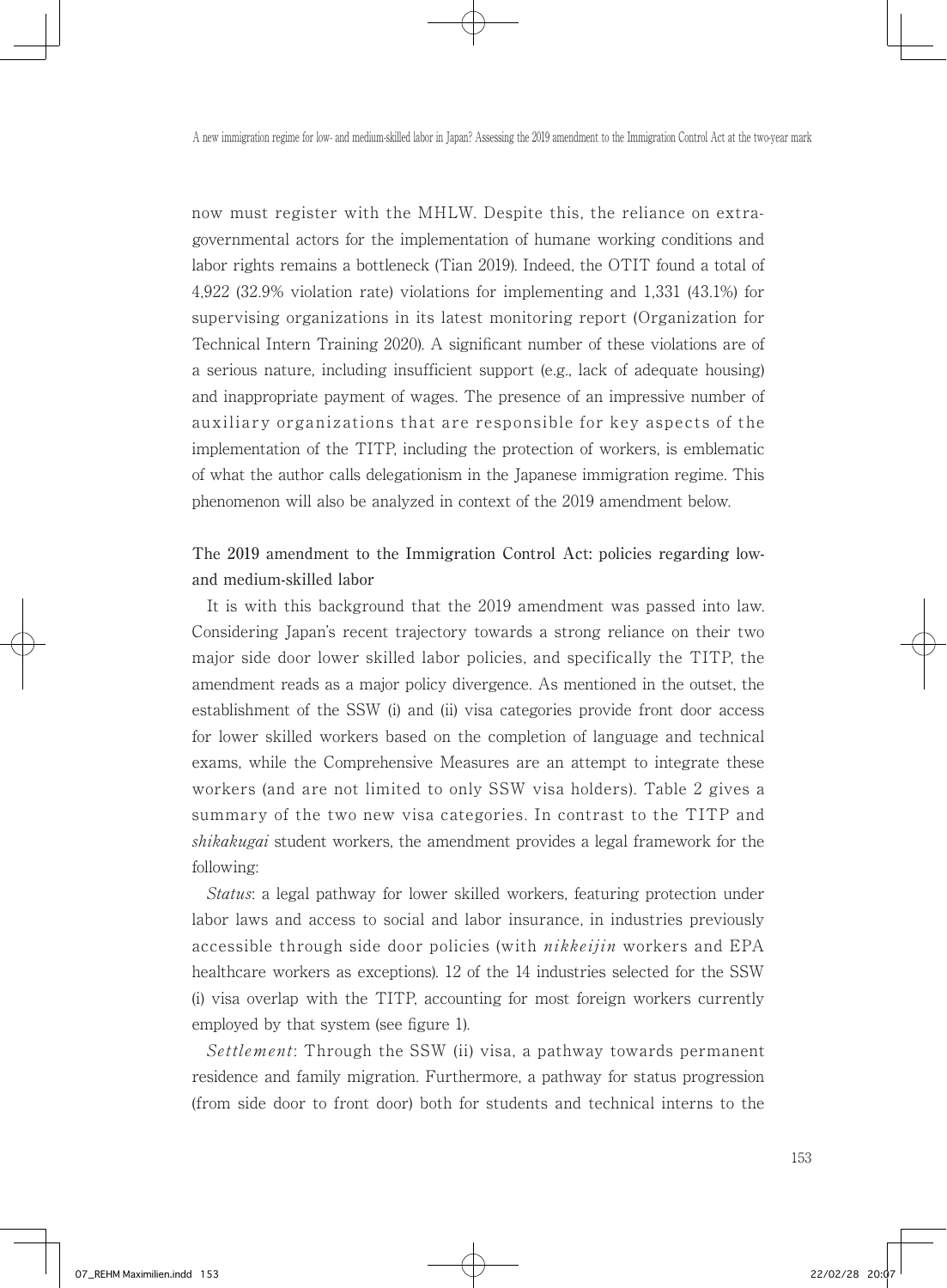SSW (i) status, the latter being exempt from both the sector-specific and language examination provided they have completed three years in the TITP. In addition, upon passing the SSW (ii) sector-specific exam, status change from SSW (i) to (ii) is also possible, technically allowing for a path to long-term settlement as well. $4$ 

 Access: Though determined by sector-specific exams and language ability, relatively low barriers to entry to the system for workers (though arguably not for employers, as will be outlined below). However, it must be noted that there is an overall cap to the number of workers to be admitted under the new statuses, which ranges by industry (see figure 1). The total cap is 345,150 over the first five years from implementation. If achieved, this would mean a significant amount of lower skilled foreign labor would be admitted under a front door policy, especially if one considers the potential of status progression leading to a lower proportion of workers stuck within side door systems.

Figure 1. 14 industries selected for the SSW visa category, by responsible ministry

| MHLW:                                                                                                                                                                                                                                                                                                       | Care worker (60,000), building cleaning management (37,000)                                                                                                                                                   |  |  |  |
|-------------------------------------------------------------------------------------------------------------------------------------------------------------------------------------------------------------------------------------------------------------------------------------------------------------|---------------------------------------------------------------------------------------------------------------------------------------------------------------------------------------------------------------|--|--|--|
| METI:                                                                                                                                                                                                                                                                                                       | Machine parts $\&$ tooling industries (21,500), industrial machinery industries (5250),<br>electric, electronics and information industries (4.700)                                                           |  |  |  |
| MLIT:                                                                                                                                                                                                                                                                                                       | Construction industry $(40,000)$ , shipbuilding & machinery industry $(40,000)$ , automobile<br><i>repair &amp; maintenance</i> (7,000), <i>aviation industry</i> (2,200), accommodation industry<br>(22.000) |  |  |  |
| MAFF:                                                                                                                                                                                                                                                                                                       | Agriculture (36,500), fishery & aquaculture (9,000), manufacture of food and beverage<br>$(34,000)$ , food service industry $(53,000)$                                                                        |  |  |  |
| The number in brackets indicates the government identified shortage of workers and signifies the<br>maximum number of foreign nationals to be accepted over 5 years. Italics indicate sectors<br>currently accepting workers under TITP. Bold indicates acceptance under both SSW (i) and (ii)<br>category. |                                                                                                                                                                                                               |  |  |  |

Table created by the author based on MOJ documents (Immigration Services Agency of Japan, Ministry of Justice 2020a).

<sup>4</sup> Additionally, in the case of a foreign worker that completes the TITP program (5 years), changes status to the SSW (i) category and works for the maximum allowed period of stay (an additional 5 years), they will have stayed in Japan for a total of 10 years. A successive stay of 10 years allows for the application to permanent residency, though Japan's non-formalized, case-by-case PR system would not guarantee it.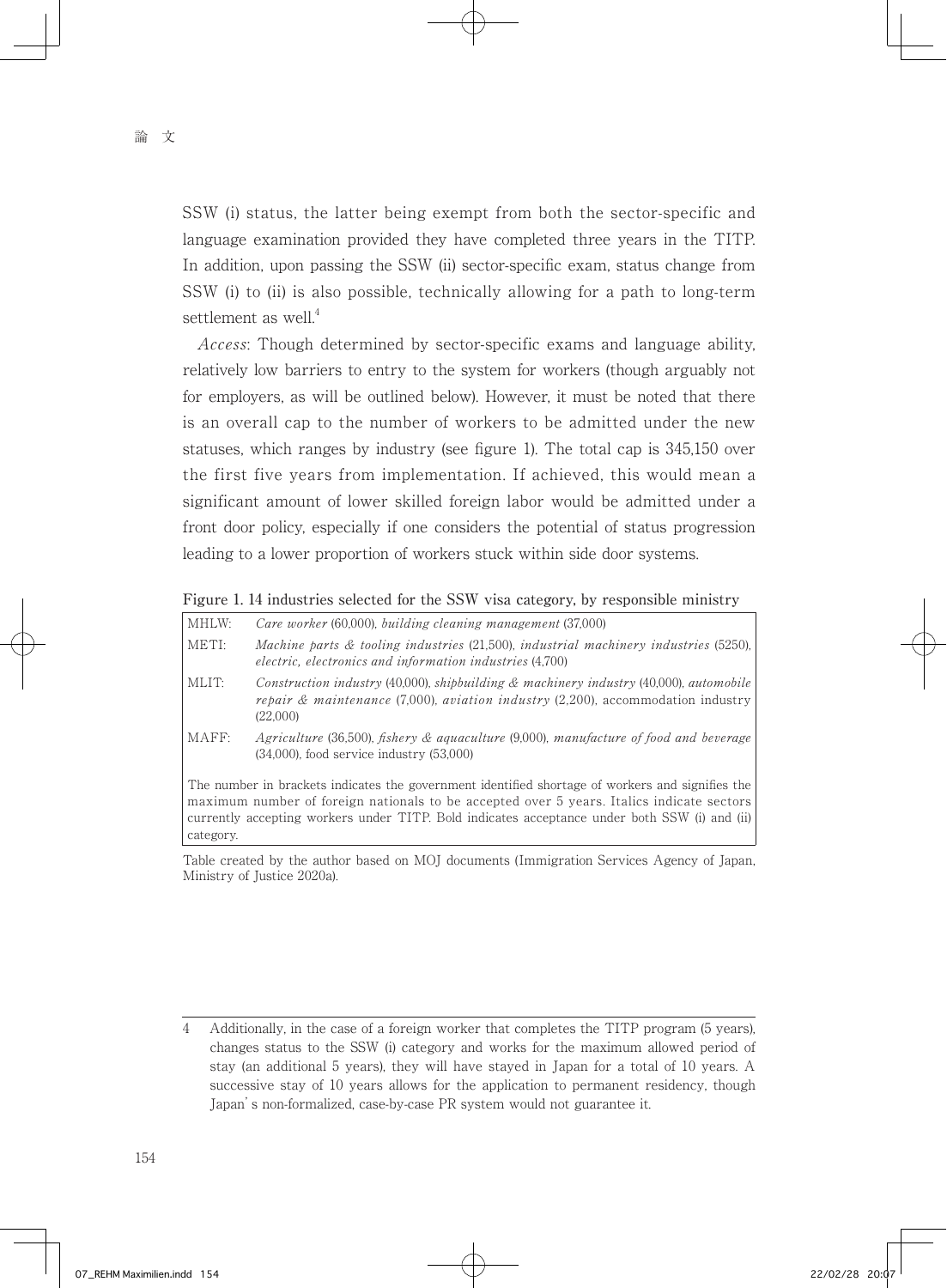|                                           | Specified Skilled Worker (i)                                                                                                             | Specified Skilled Worker (ii)                      |  |  |  |
|-------------------------------------------|------------------------------------------------------------------------------------------------------------------------------------------|----------------------------------------------------|--|--|--|
| Period of Stay                            | Up to 5 years total                                                                                                                      | Unlimited                                          |  |  |  |
| Occupational Sector                       | $14*$                                                                                                                                    | $2^*$                                              |  |  |  |
| Skill Level                               | Determined by sector-specific<br>exams, exempt if Applicant has<br>completed Technical Intern Training<br>(TITP) (ii) (equal to 3 years) | Determined by sector-specific exam                 |  |  |  |
| Level of Japanese<br>Language Proficiency | Japanese language skills necessary<br>for day-to-day activities and work.<br>as determined by an exam or the<br>completion of TITP (ii)  | Exempt from examination on<br>Japanese proficiency |  |  |  |
| Accompaniment of<br>Family Members        | No                                                                                                                                       | Yes (Spouse and Children)                          |  |  |  |
| Path to Permanent<br>Residency            | No, though status change to SSW (ii)<br>is possible                                                                                      | Yes                                                |  |  |  |

Table 2. Outline of the SSW (i) & (ii) visa category specifics

Table created by the author based on MOJ documents (Immigration Services Agency of Japan, Ministry of Justice 2020a)

\*see figure 1 for details on occupational sectors

 Finally, it must be mentioned that the government language with regards to the SSW visa category continues the trend of Japan creating visa status based on its definitions of "skills". Indeed, the "Specified Skills" moniker attached to the new visa categories suggests that the government is simply redefining who it considers a skilled worker to fit industry demand for labor. While some have called the amendment a "medium-skilled" worker program (Milly 2020), the overlap with many TITP industries, low language requirement (JFT Basic or JLPT N4, the second lowest level offered) and lack of cultural training suggests that it is simply reorganizing and institutionalizing many of the lower skilled labor categories previously served by the side door policies (Oishi 2020).

 Looking at some of the sector-specific exams underscores this: the "building cleaning management" exam is only 32 minutes long and primarily consists of being able to reproduce the basic flow of cleaning floors, glass surfaces and toilets (Japan Building Maintenance Association 2020). On the other hand of the spectrum are fields such as "care worker" (corresponding to nursing), which have higher requirements that include a specific Japanese examination for the field (Immigration Services Agency of Japan, Ministry of Justice 2020b). However, with regards to nursing, its addition to the TITP also included stipulations stricter than is the norm for the system, including the same language requirement now present in the SSW system. In that sense, the 2019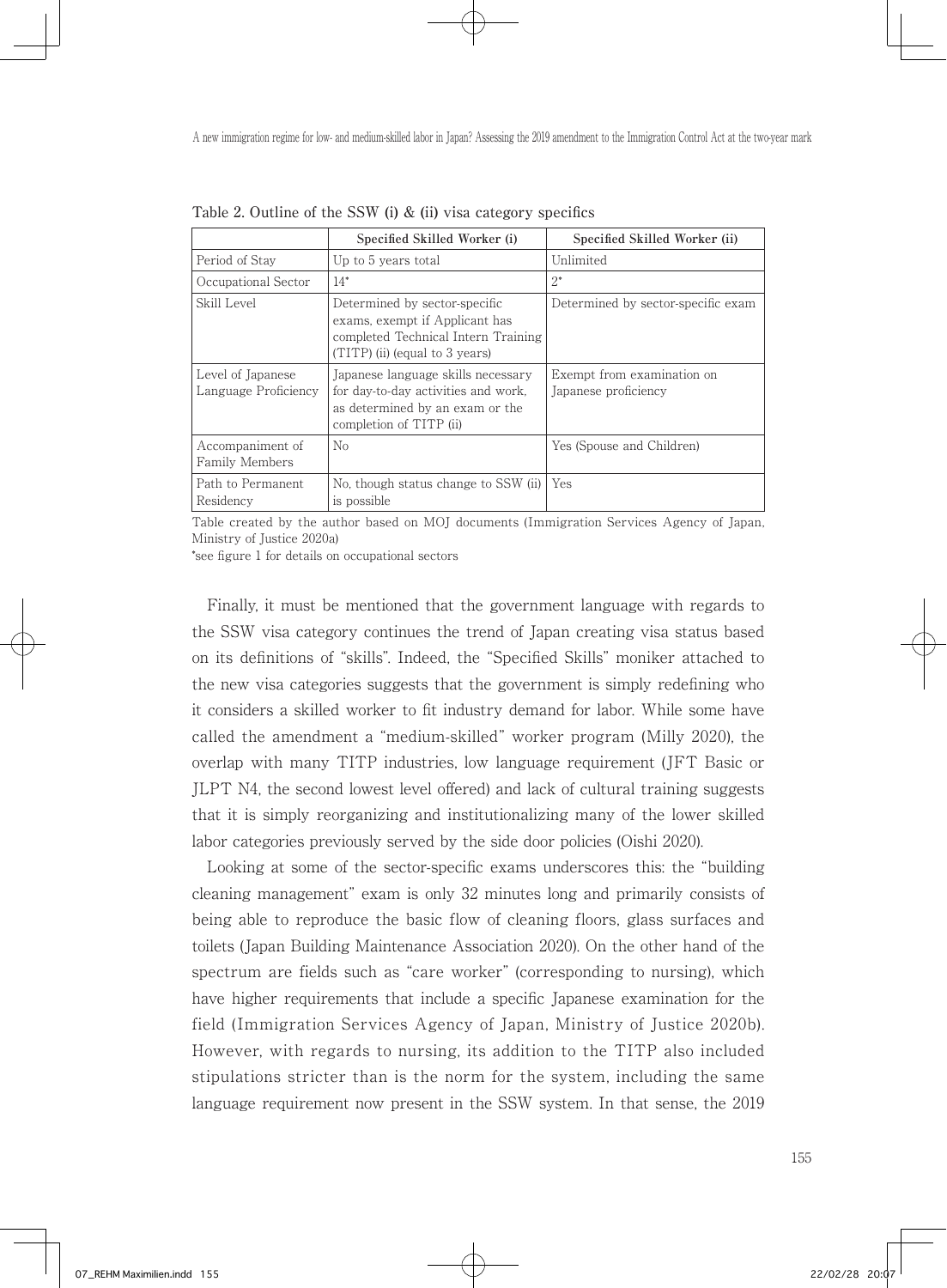amendment does not present a major policy divergence. Overall, the classification of the amendment in terms of low- and medium-skilled labor, as has been done in this paper, seems accurate.

## A new immigration regime for low- and medium-skilled labor?

#### A slow rollout

 At first glance, the above points to a significant policy reform, addressing critical issues facing foreign workers that have been forced to rely on side door policies, such as labor protection and access to social entitlements. Furthermore, there are now pathways for status progression and even potentially long-term settlement. This suggest a trajectory for Japan to become an "immigration country", which is traditionally defined as a country where immigration is not part of the founding ideal but that does implement an immigration regime that relies *mostly* on front door policies, allowing for formal employment and settlement (J. Hollifield, Martin, and Orrenius 2014). Such a trajectory would validate the arguments of the "immigration optimists". However, when analyzing immigration policy, it is important to differentiate between policy output and outcome. As Komine (2018) points out, "even if an admission policy was objectively open, this does not automatically produce a large number of migrants". There is oftentimes a gap between how policy is formulated/put into law and how it is implemented, called an "implementation gap" (de Haas et al. 2019). April 2021 marks exactly two years since the amendment was implemented. Therefore, it is crucial to begin to analyze not only the policy and related laws, but also the tangible *outcomes* of this policy. With the legal framework of the amendment established, the results of its implementation for lower skilled foreign workers in Japan will be investigated below.

 At almost exactly the two-year mark, as of March 2020, the MOJ reported a total of 22,567 SSW visa status holders (Immigration Services Agency of Japan, Ministry of Justice 2021b). At the time of writing, there are currently zero SSW (ii) status holders and no exams scheduled for the acceptance of workers under this category. This is significantly below the maximum allowance that the SSW stipulates, which is 345,150 over five years or roughly 69,000 per year. Furthermore, given that it was widely reported that the government expected a total of 47,550 workers to secure the new visa for fiscal year 2019 alone, the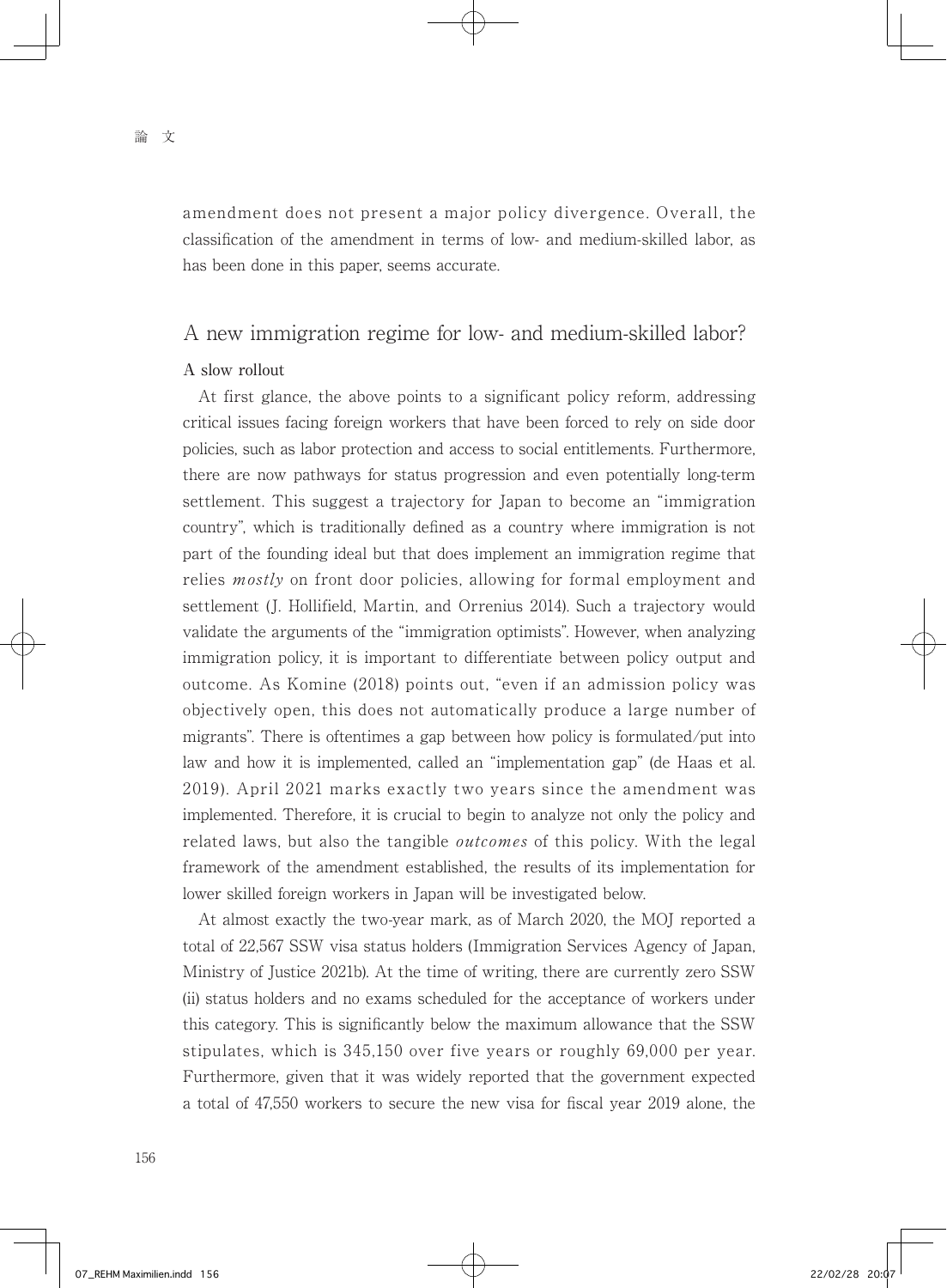current numbers appear to be missing the government's own projections by wide margins (The Japan Times 2020). Figures 2-a and 2-b show the current distribution of SSW visa holders by industry and acquisition route. What are some of the factors that have contributed to the low acceptance numbers under the new visa categories?

 Firstly, the extreme haste with which the amendment went from being passed into law in the diet (December 2018) to implementation (April 2019) allowed for little time to prepare the necessary infrastructure such a grand program requires (Endoh 2019). This is underscored by the timeline for the bilateral agreements between Japan and the sending countries (known as Memorandum of Cooperation, or MOC). As of April 2019, only four MOCs were signed. Since then, an additional nine have been signed after the program was already officially implemented, bringing the total number of sending countries to 13 (Immigration Services Agency of Japan, Ministry of Justice n.d.). The sending countries are exclusively from South and Southeast Asia and generally overlap with those of the TITP, with one notable exception. China accounts for more than 65,000 technical interns, but an MOC with the country has not been signed as of June 2021. However, an MOC is not a requirement for acceptance of foreign workers from a country if those workers are already in Japan. Hence, there are currently 2,050 Chinese SSW status holders (Immigration Services Agency of Japan, Ministry of Justice 2021b).

 Furthermore, a contributing factor that cannot be ignored is the effects of the COVID-19 induced global pandemic, which has resulted in unprecedented limits to human movement, slowing migration in the short-term. Indeed, Japan made headlines as it restricted foreign entry even for foreign residents, i.e., those with a valid residence status or a Certificate of Eligibility (essentially an entry permit for a work visa), in the period between April to September of 2020 (Dooley 2020). This effectively brought new arrivals in all visa categories, including the SSW1&2, to a standstill.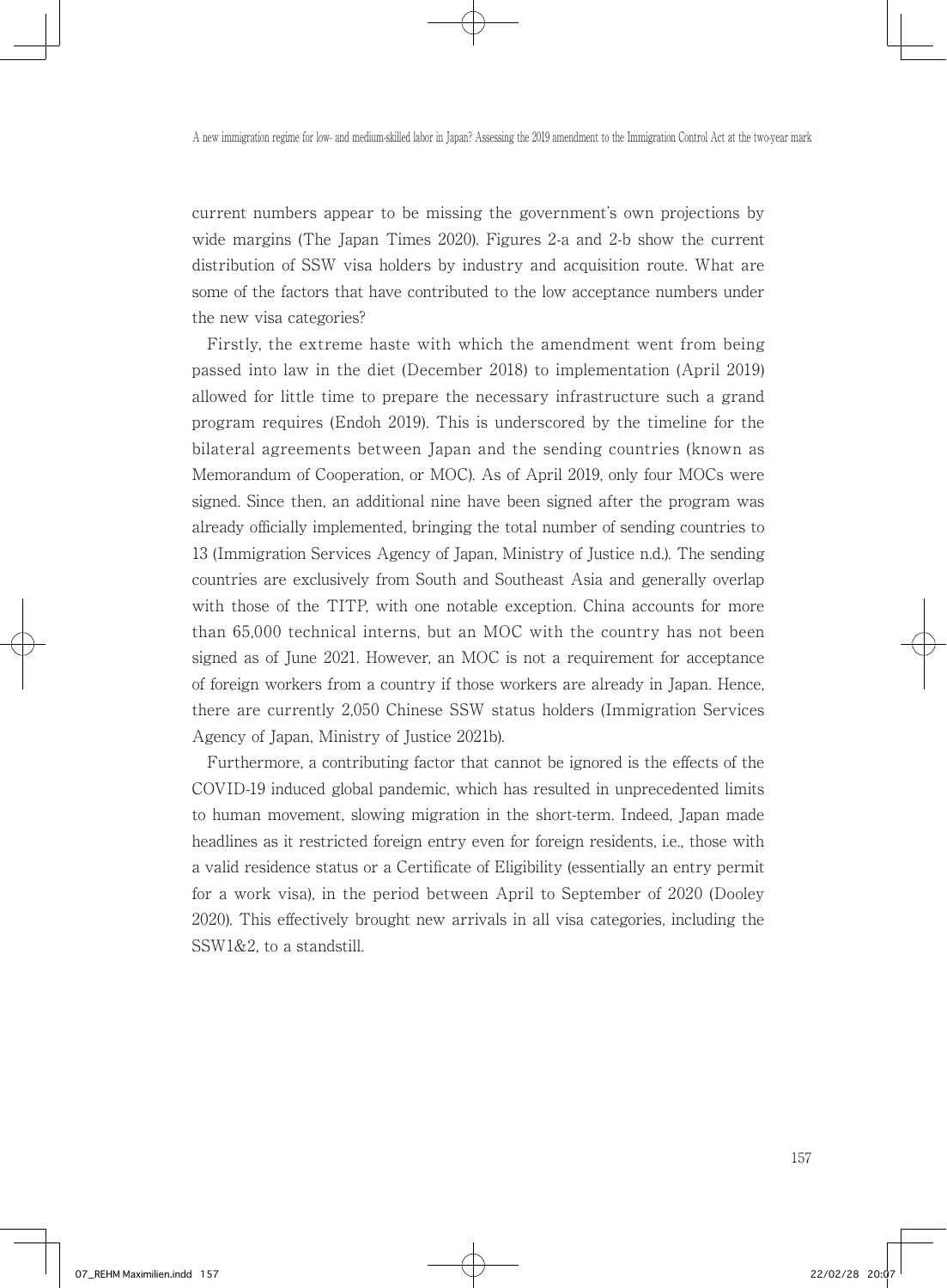

Figure 2-a/2-b Number of SSW status holders by industry and by acquisition route, as of March 2021

Figures created by the author based on (Immigration Services Agency of Japan, Ministry of Justice 2021b).

 To examine the specifics of admittance under the SSW status, it is important to keep in mind the two routes of acceptance into the program: the examination route, referring to entry via passing language and sector-specific examinations; and the technical intern route, meaning entry through visa progression from the TITP system. With regards to the former, one of the most important aspects in implementation is the holding of examinations. The responsibility of organizing these falls to the ministry responsible for the specific sector (see figure 1), though their creation/administration is done by industry trade organizations. The data shows only 3,353 foreigners currently holding SSW (i) status have come through the examination route. This suggests an extremely slow rollout of the examination infrastructure, although the ISA reports a total of 40,268 (out of 63,284) successful examinees for sector-specific tests over all industries, and 10,412 (out of 25,553) successful examinees for the JFT Basic Japanese language examination as of March 2021 (Immigration Services Agency of Japan, Ministry of Justice 2021a). These numbers show two noteworthy trends: there is a significantly larger number of successful examinees than current examination route status holders, meaning that either COVID-19 related entry restrictions or lack of employment opportunities (or both) has contributed to the low levels of acceptance. Also, since passing of the language test is required in addition to the sector-specific exam, the low passing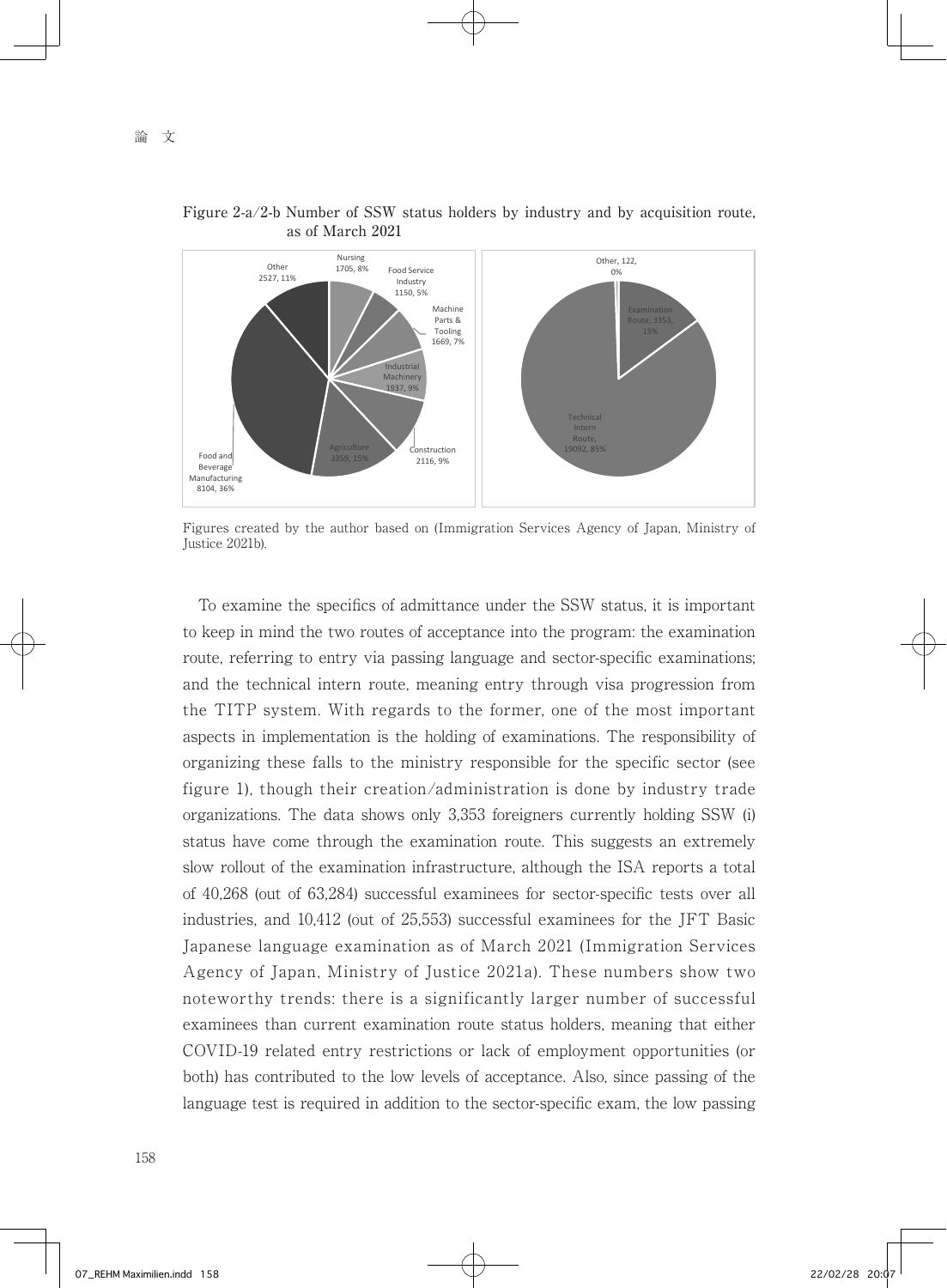rate for the JFT Basic suggests that the language requirement is a bottleneck for many would-be applicants (as sector-specific exams are held also in English or the applicant's native language). $5$ 

 Furthermore, the frequency of tests is also critical to guarantee access to the system. Especially with regards to tests held in foreign countries, it has been reported that an effort to eliminate malicious brokers, in addition to certain COVID-19-related restrictions in sending countries, has slowed down the rollout of examinations (The Japan Times 2020). Most industries have only held exams in one or two foreign countries in addition to Japan, the notable exceptions being nursing (7 countries), agriculture (6 countries) and food services (6 countries) (Immigration Services Agency of Japan, Ministry of Justice 2021a). The JFT Basic has been held in 7 countries. Even before the spread of COVID-19, the Japanese government made a significant change in who was eligible to take SSW examinations, allowing anybody with a valid visa status (including temporary visitors) the chance to take the tests (Immigration Services Agency of Japan, Ministry of Justice 2020b).

 One crucial aspect to note is that the two industries not covered by the TITP, i.e., accommodation and food services, as well as nursing, have been most proactive in the administration of examinations. As described above, nursing represents a late comer to the TITP, suggesting that its usage by employers is not as entrenched as with other industries. The percentage of total examinees in those three industries was 70% (44,495 out of 63,284) and the percentage of successful examinees was 65% (26,331 out of 40,268) (Immigration Services Agency of Japan, Ministry of Justice 2021a, 20201).

### Overlap and continued reliance on the TITP

 While the slow procedural and administrative rollout and COVID-19 induced global pandemic are contributing factors, this leads to what the author considers to be the fundamental reason for the slow acceptance of foreign workers under SSW visas: the continued existence of the TITP program and the large overlap between it and the SSW system. As written above, Japan has accepted close to 100,000 technical interns in the period from late 2018 to late 2020, while only

<sup>5</sup> It must be noted that as the JLPT N4 is also acceptable and the nursing field conducts its own sector-specific Japanese language examination, these numbers do not paint the full picture.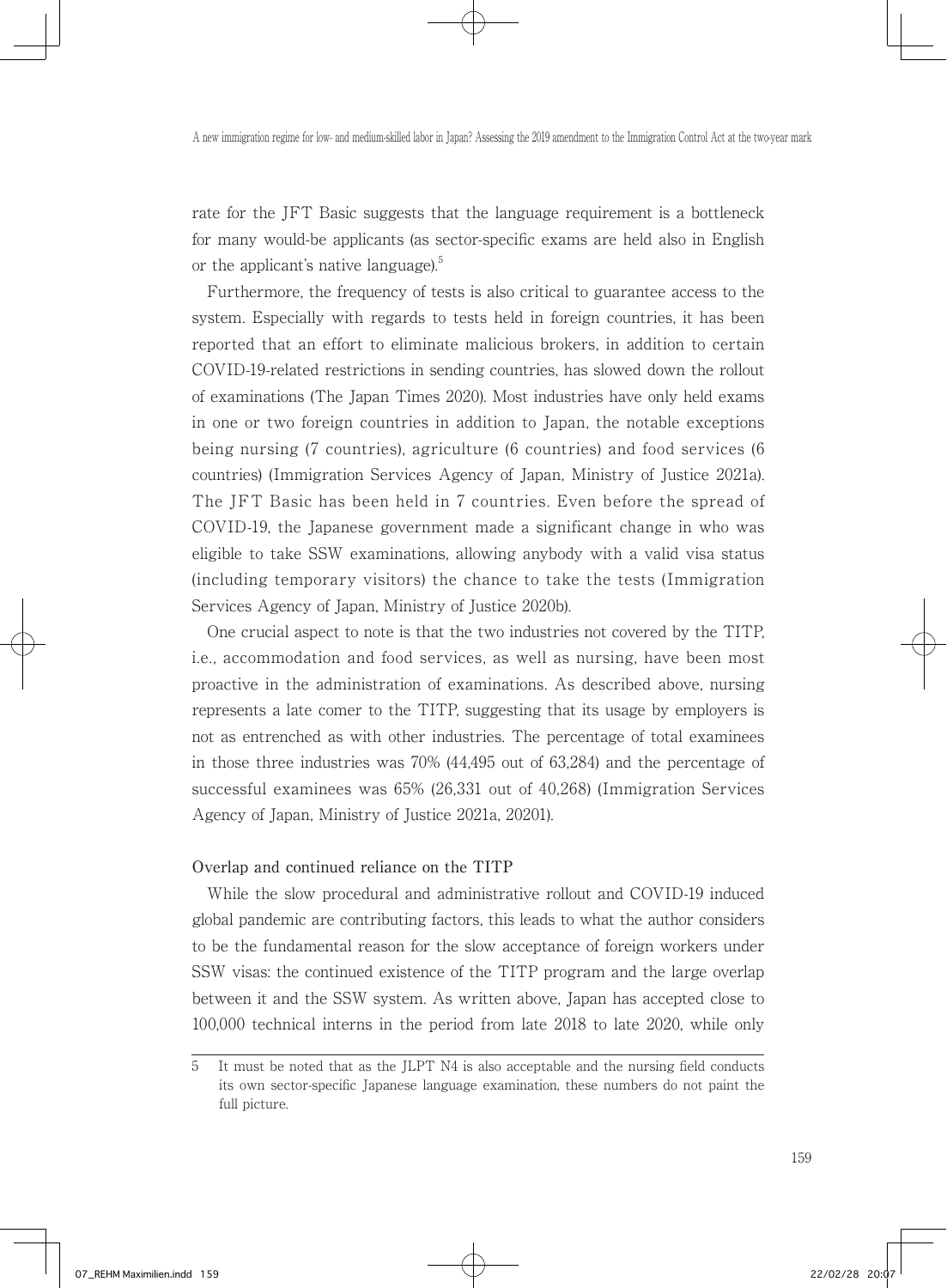19,092 interns have made the switch from the TITP to the SSW visa status as of March 2021 (see figure 2-b). As TITP workers are already in Japan, there are no COVID-19 related entry problems for these workers. There are two primary reasons for the low turnover from TITP to SSW, both suggesting a continued reliance on the TITP: (1) On the regulatory side, the requirement for completion of TITP (ii), equivalent to three years. This excludes 369,400 of the 402,355 technical interns in Japan in 2020, significantly hindering access to visa progression. (2) With regards to the industries covered both by the TITP and SSW, a financial disincentive for employers both to hire new workers under the SSW over the TITP and to allow existing workers to switch their visa status. The financial disincentive arises from the following reasons:

- 1 The requirement of the establishment of a support plan for every SSW worker (possible to outsource to registered support organizations), including guidance on administrative procedures, guarantorship for finding accommodation, daily life support, providing opportunities for Japanese language education and cultural exchange, among others (Immigration Services Agency of Japan, Ministry of Justice 2020a).
- 2 The criteria stipulating that renumeration must be equal or greater to Japanese nationals.
- 3 The status of SSW providing worker protection under labor laws as well as access to entitlements, meaning that exploitative labor practices are less likely to go unpunished.

While there have been reports of employers preferring non-temporary foreign workers to limit the cost of having to successively train new cohorts of workers (Torii 2020), these financial disincentives in turn incentivize continued reliance on the TITP system, resulting in little progress for workers. The fact that many employers relying on the TITP run very small operations (Tian 2019) makes the high cost of entry into the SSW system difficult. This point of criticism was specifically pointed out in the immediate aftermath of the 2019 amendment's passage into law (Endoh 2019; Milly 2020), and its implementation thus far underlines such argumentation. Another reason is even more simple: the facilitation of the migratory process under the TITP has been institutionalized, both in the origin countries and Japan, over almost three decades now, making it impractical and unrealistic to expect an immediate switch-over to the SSW system. Early findings from the system's implementation in the construction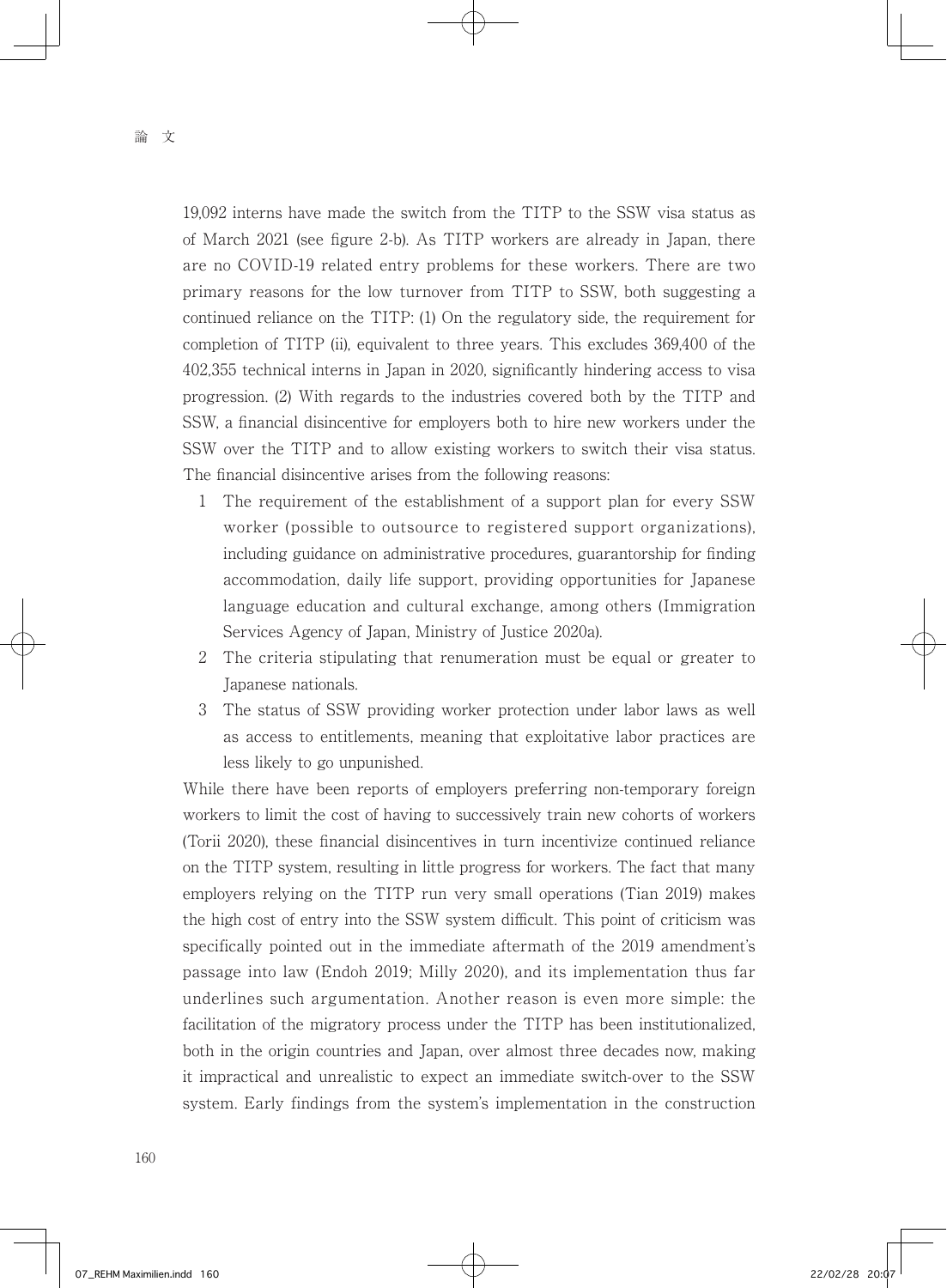(Era 2020) and nursing (Ogawa and Sadamatsu 2020) sectors point to this as well.

 Finally, another issue relates to the oversight of workers under the SSW system. Based on a comparison of supervising organizations for the TITP and registered support organizations for the SSW, the author found 1,640 out of 3,276 TITP organizations to be also registered for the SSW as of April 2021 (Organization for Technical Intern Training 2021; Immigration Services Agency of Japan, Ministry of Justice 2021c). Given the number of significant problems with TITP supervising organizations outlined above, there is reasonable doubt as to whether they are fit to implement the stricter SSW criteria. The continued reliance on these external support organizations also suggests that the Japanese government has not learned its lesson when it comes to delegationism, i.e., the overreliance on non-governmental actors for key aspects in the smooth admittance, caretaking, and support of workers. This suggests that the implementation of the SSW system might follow a similar institutional model to the TITP, which would clearly be problematic given the well documented issues with the latter program for workers.

## Conclusion

 After looking at the specifics regarding its implementation in the previous section, does the 2019 amendment represent a significant policy change leading to more favorable policy outcomes for foreign workers?

 In its short history of accepting low- and medium-skilled workers and especially in the past decade, Japan's immigration regime has been defined by two primary characteristics: (1) the creation of systems that are inherently based on maximizing labor inclusion but minimizing related human costs, and (2), any reforms to this regime being incremental in nature. At the two-year mark, the 2019 amendment has underlined the latter trend. The early results for the acceptance of SSW workers show a slow implementation of the examinations infrastructure, which can be partly attributed to administrative issues and the effects of the COVID-19 pandemic. However, the high percentage of examinations that have been held by those industries not (or, in the case of nursing, only recently) being served by the TITP suggests another root cause. That is, that due to the expensive barriers of entry and institutional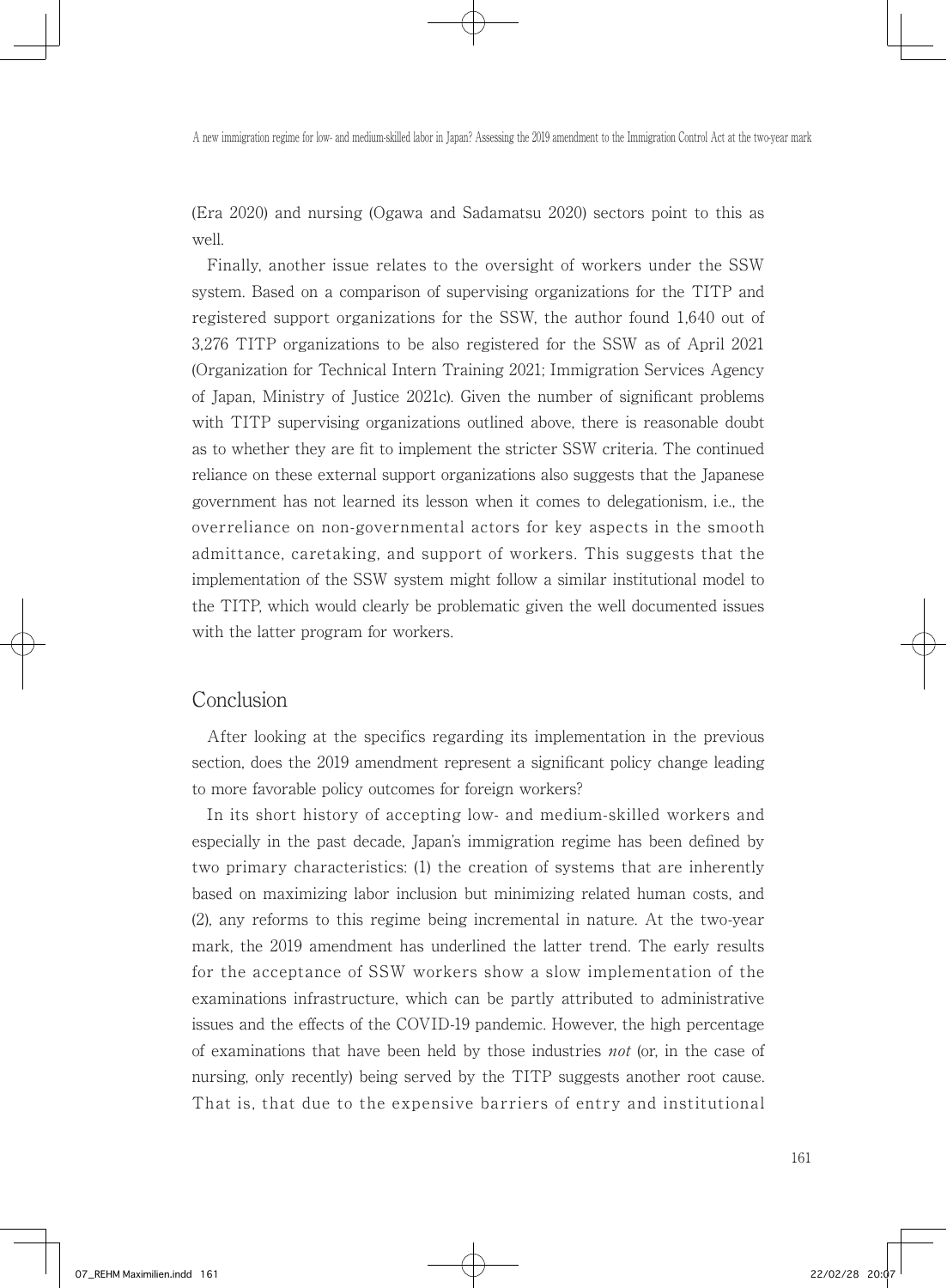entrenchment of the TITP, there is little incentive for those employers currently served by the TITP to accept many SSW workers. Also, the continued delegation to non-governmental organizations for critical worker support could present SSW workers with similar issues to the TITP going forward. Furthermore, the SSW (ii) visa category, which has been lauded as it allows a path to long-term settlement and family migration, has been completely nonfunctional, with zero status holders at time of writing - although recent reports suggesting that this category will be expanded to all 14 industries covered under the amendment suggests bureaucratic awareness of this issue (The Japan Times 2021).

 Given these findings, the question arises what purpose the SSW system serves. The implementation results indicate it to be an auxiliary immigration policy serving those industries not currently served by the TITP, as well as providing a pathway for employers to retain their technical interns once they have completed that program. Currently, it is not a fundamental change in Japan's immigration regime for lower skilled workers. It does not result in a majority of foreign workers that entered the country through side door policies a pathway to visa progression and the resulting policy outcomes, such as worker protection, access to entitlements, and long-term settlement. Therefore, the implementation of the 2019 amendment in its current form has validated a skeptical outlook for Japan's immigration policy for low- and medium-skilled workers: while it is a country of such migrants, the latest reforms have not resulted in Japan becoming a "country of immigration".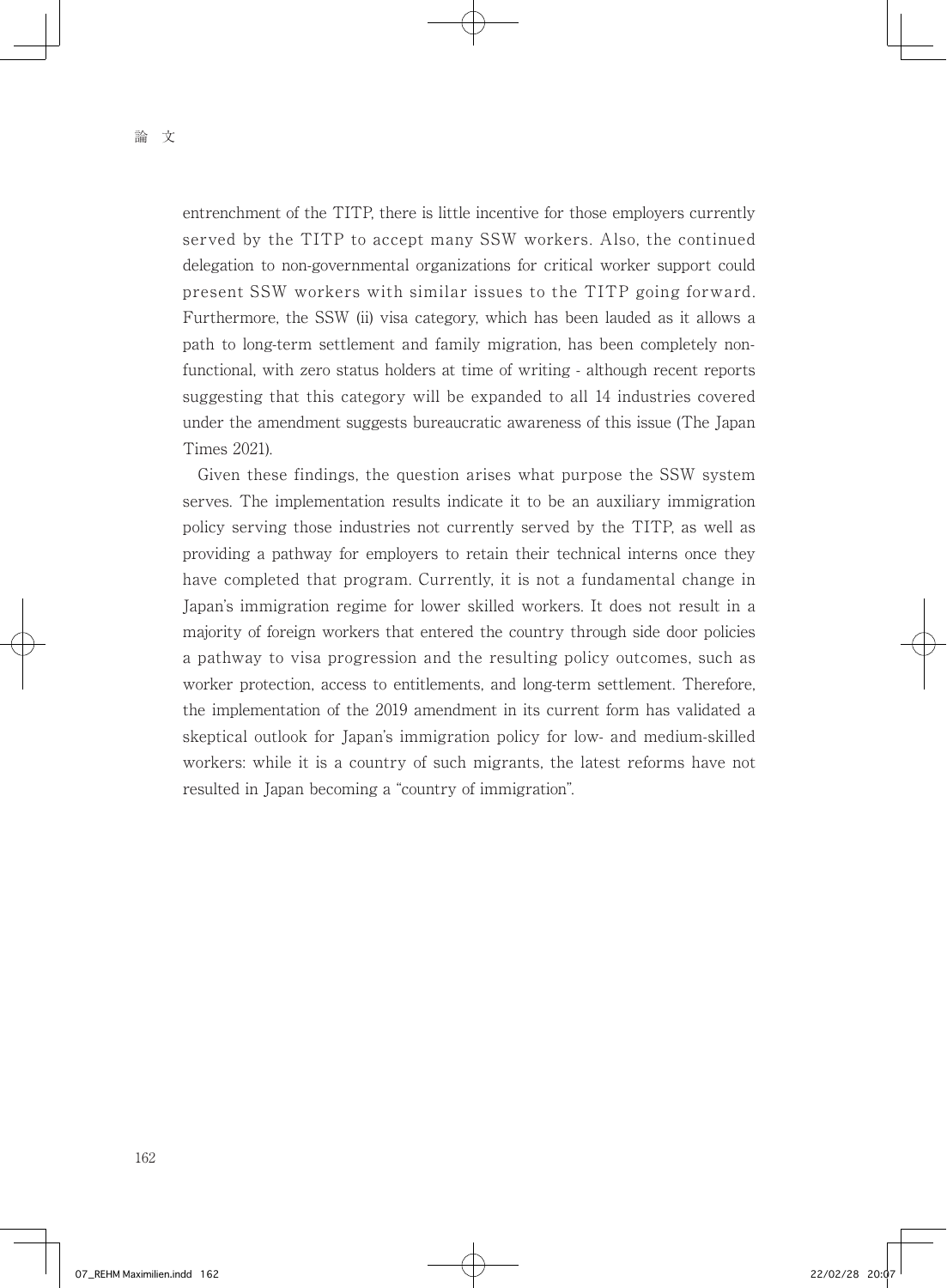#### References

- Akashi, Junichi. 2020. "2018 Nen Hō Kaisei to Nyūkoku Kanri o Meguru Rekishikan: Henka to Renzokusei (The 2018 Amendment and Historical Perspectives on Japan's Immigration Control: Changes and Continuities)." Migration Policy Review 12: 65-79.
- Bartram, David. 2000. "Japan and Labor Migration: Theoretical and Methodological Implications of Negative Cases." International Migration Review 34 (1): 5-32. https:// doi.org/10.1177/019791830003400101.
- Dooley, Ben. 2020. "Japan's Locked Borders Shake the Trust of Its Foreign Workers." The New York Times, August 5, 2020, sec. Business. https://www.nytimes.com/2020/08/05/ business/japan-entry-ban-coronavirus.html.
- Endoh, Toake. 2019. "The Politics of Japan's Immigration and Alien Residence Control." Asian and Pacific Migration Journal 28 (3): 324-52. https://doi.org/10.1177/0117196819873733.
- Era, Satomi. 2020. "Kaisei Nyūkanhōgo No Seido Keisei o Meguru Bunseki: Kensetsu Bun'ya Niokeru Seido No Heison Ga Motarasu Mono (Japan's Revised Immigration Control Act and Its Consequence on the Construction Sector: Multiple Paths of Technical Intern Training Program and Specified Skilled Worker Visas)." Migration Policy Review 12: 9-27.
- Ford, Michele, and Kumiko Kawashima. 2013. "Temporary Labour Migration and Care Work: The Japanese Experience." Journal of Industrial Relations 55 (3): 430-44. https://doi.org/10.1177/0022185613480750.
- Gelin, Martin. 2020. "Japan Radically Increased Immigration—and No One Protested." Foreign Policy, June 23, 2020. https://foreignpolicy.com/2020/06/23/japanimmigration-policy-xenophobia-migration/.
- Green, David. 2017. "As Its Population Ages, Japan Quietly Turns to Immigration." Migrationpolicy.Org. March 27, 2017. https://www.migrationpolicy.org/article/itspopulation-ages-japan-quietly-turns-immigration.
- Haas, Hein de, Mathias Czaika, Marie-Laurence Flahaux, Edo Mahendra, Katharina Natter, Simona Vezzoli, and María Villares‐Varela. 2019. "International Migration: Trends, Determinants, and Policy Effects." Population and Development Review 45 (4): 885- 922. https://doi.org/10.1111/padr.12291.
- Hollifield, James F., and Michael O. Sharpe. 2017. "Japan as an 'Emerging Migration State.'" International Relations of the Asia-Pacific 17 (3): 371-400. https://doi.org/10.1093/ irap/lcx013.
- Hollifield, James, Philip L. Martin, and Pia Orrenius. 2014. Controlling Immigration: A Global Perspective, Third Edition. 3rd edition. Stanford University Press.
- Iguchi, Yasushi. 2002. "Foreign Workers and Labour Migration Policy in Japan." Asia Pacific Business Review 8 (4): 119-40. https://doi.org/10.1080/713999164.
- Immigration Services Agency of Japan, Ministry of Justice. 2020a. "Initiatives to Accept New Foreign Nationals and for the Realization of Society of Harmonious Coexistence." http://www.moj.go.jp/isa/content/930004452.pdf.
- ―――. 2020b. "Test-Related Information." 2020. https://www.isa.go.jp/en/policies/ssw/ nyuukokukanri01\_00135.html.
	- ―――. 2020c. "Honpō Niokeru Fuhō Zanryūshasū Nitsuite Reiwa Ni Nen Shichigatsu Ichi Nichi Genzai (Illegal Overstayers in Japan, as of July 1st, 2020)." http://www.moj. go.jp/isa/content/930006220.pdf.
- ―――. 2020d. "Tokutei Ginō Ichi Gō Zairyū Gaikoku Ninzū Reiwa Ni Nen Jūnigatsumatsu Genzai (The Number of Foreigners Holding the Specified Skilled Worker (i) Visa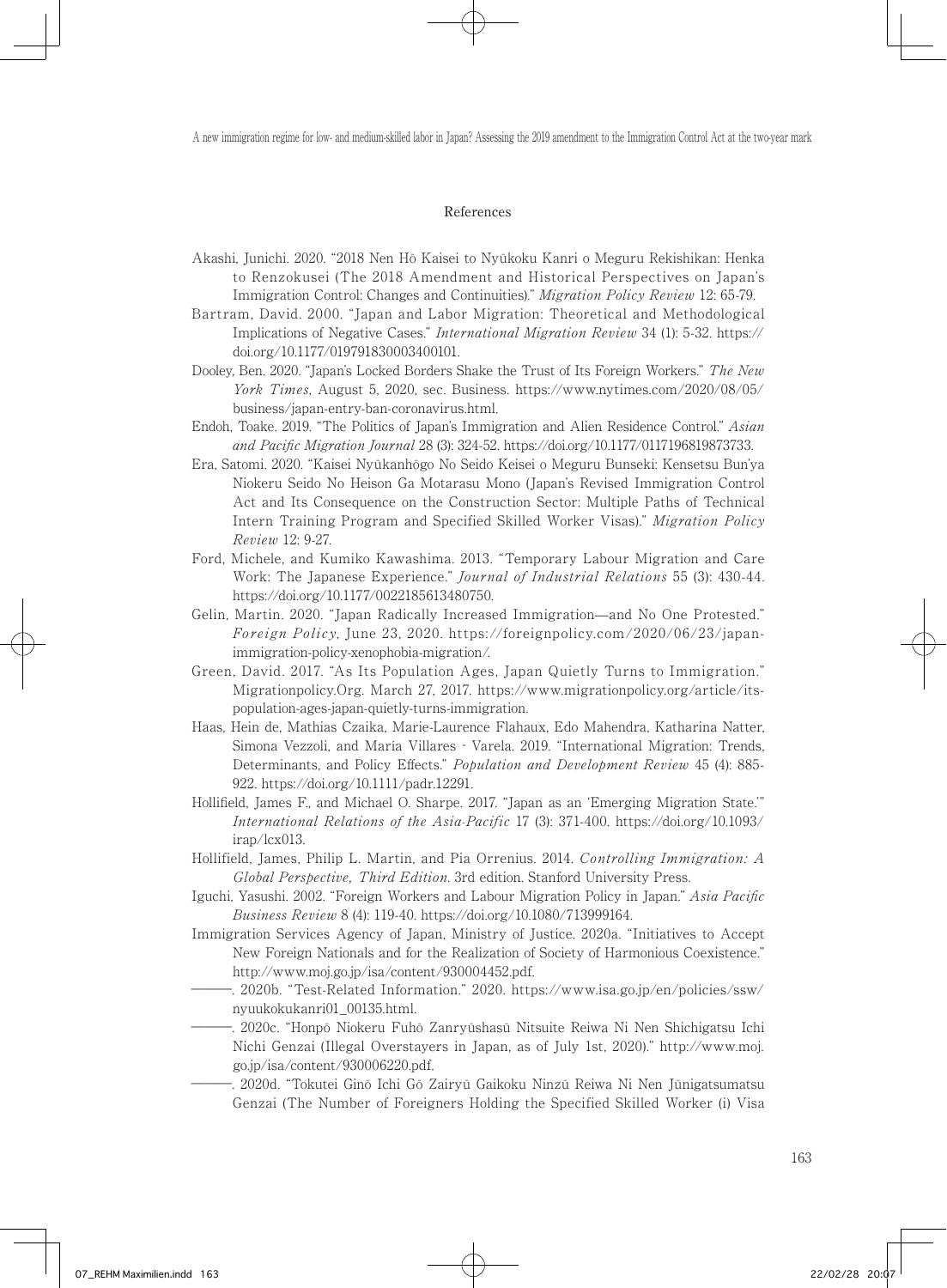Status, as of December 2020)." http://www.moj.go.jp/isa/content/001341039.pdf.

- ―――. 2020e. "Zairyū Gaikokujin Tōkei (Foreign Resident Statistics)." https://www.e-stat. go.jp/stat-search/files?page=1&layout=datalist&toukei=00250012&tstat=00000101803 4&cycle=1&year=20200&month=12040606&tclass1=000001060399.
- ―――. 2021a. "'Reiwa San Nen Sangatsumatsu No Tokutei Ginō Seido Un'yō Jōkyō' Nitsuite (The Operational Status of the Specified Skilled Worker System as of March 2021)." http://www.moj.go.jp/isa/content/001348699.pdf.
- ―――. 2021b. "Tokutei Ginō Ichi Gō Zairyū Gaikoku Ninzū Reiwa San Nen Sangatsumatsu Genzai (The Number of Foreigners Holding the Specified Skilled Worker (i) Visa Status, as of March 2021)." http://www.moj.go.jp/isa/content/001348990.pdf.
- ―――. 2021c. "Registered Support Organization." April 2021. http://www.moj.go.jp/isa/ policies/ssw/nyuukokukanri07\_00205.html.
- ―――. n.d. "Memorandum of Cooperation (Bilateral Agreement) Regarding Specified Skilled Workers ¦ Immigration Services Agency of Japan." Accessed April 21, 2021. https:// www.isa.go.jp/en/policies/ssw/nyuukokukanri05\_00021.html.
- Inoue, Tooru. 2019. "Nihongo Kyōiku No Kiki to Sono Kōzō '1990 Nen Taisei' No Wakugumi No Naka de (The Organization and Dangers of Japanese Education within the 1990 Immigration Regime)." PhD Thesis, Hitotsubashi University. https://ci.nii.ac.jp/ naid/500001364521.
- Japan Building Maintenance Association. 2020. "2019 2020 Nen Biru Kuri-Ningu Bun'ya Tokutei Ginō 1 Gō Hyōka Shiken Jitsugi Shiken Mondai (Questions for the 2019-2020 Specified Skilled Worker (i) Assessment Exam)." https://www.j-bma.or.jp/wp-content/ uploads/2020/09/2019\_2020%E5%AE%9F%E6%8A%80%E8%A9%A6%E9%A8%93% E5%95%8F%E9%A1%8C\_%E6%97%A5%E6%9C%AC%E8%AA%9Ev2.pdf.pdf.
- Komine, Ayako. 2014. "When Migrants Became Denizens: Understanding Japan as a Reactive Immigration Country." Contemporary Japan 26 (2): 197-222. https://doi. org/10.1515/cj-2014-0010.
	- ―――. 2018. "A Closed Immigration Country: Revisiting Japan as a Negative Case." International Migration 56 (5): 106-22. https://doi.org/10.1111/imig.12383.
- Kondo, Atsushi. 2009. "Naze Imin Seisaku Nanoka: Imin No Gainen, Nyūkan Seisaku to Tabunka Kyōsei Seisaku No Kadai, Imin Seisaku Gakkai No Igi (Why Migration Policy? Raison d'etre of the Japan Association for Migration Policy Studies (JAMPS))." Migration Policy Review 1: 6-17.
- Liu‐Farrer, Gracia, and An Huy Tran. 2019. "Bridging the Institutional Gaps: International Education as a Migration Industry." International Migration 57 (3): 235-49. https:// doi.org/10.1111/imig.12543.
- Menju, Toshihiro. 2017. "Mounting Pressure for Japan to Tackle Immigration Policy." Report. Washington, DC: East-West Center. http://scholarspace.manoa.hawaii.edu/ handle/10125/49847.
- Milly, Deborah J. 2020. "Japan's Labor Migration Reforms: Breaking with the Past?" Migrationpolicy.Org. February 20, 2020. https://www.migrationpolicy.org/article/ japan-labor-migration-reforms-breaking-past.
- Ministry of Health, Labour and Welfare. 2011. "'Gaikokujin Koyō Jōkyō' No Todokede Jōkyō Heisei 22 Nen 10 Gatsumatsu Genzai (Status of Foreign Workers Based on Employment Notification as of October 2010)." https://www.mhlw.go.jp/stf/ houdou/2r985200000117eu-img/2r985200000117gb.pdf.
	- ―――. 2019a. "'Gaikokujin Koyō Jōkyō' No Todokede Jōkyōhyō Ichiran Heisei 30 Nen 10 Gatsumatsu Genzai (Status of Foreign Workers Based on Employment Notification,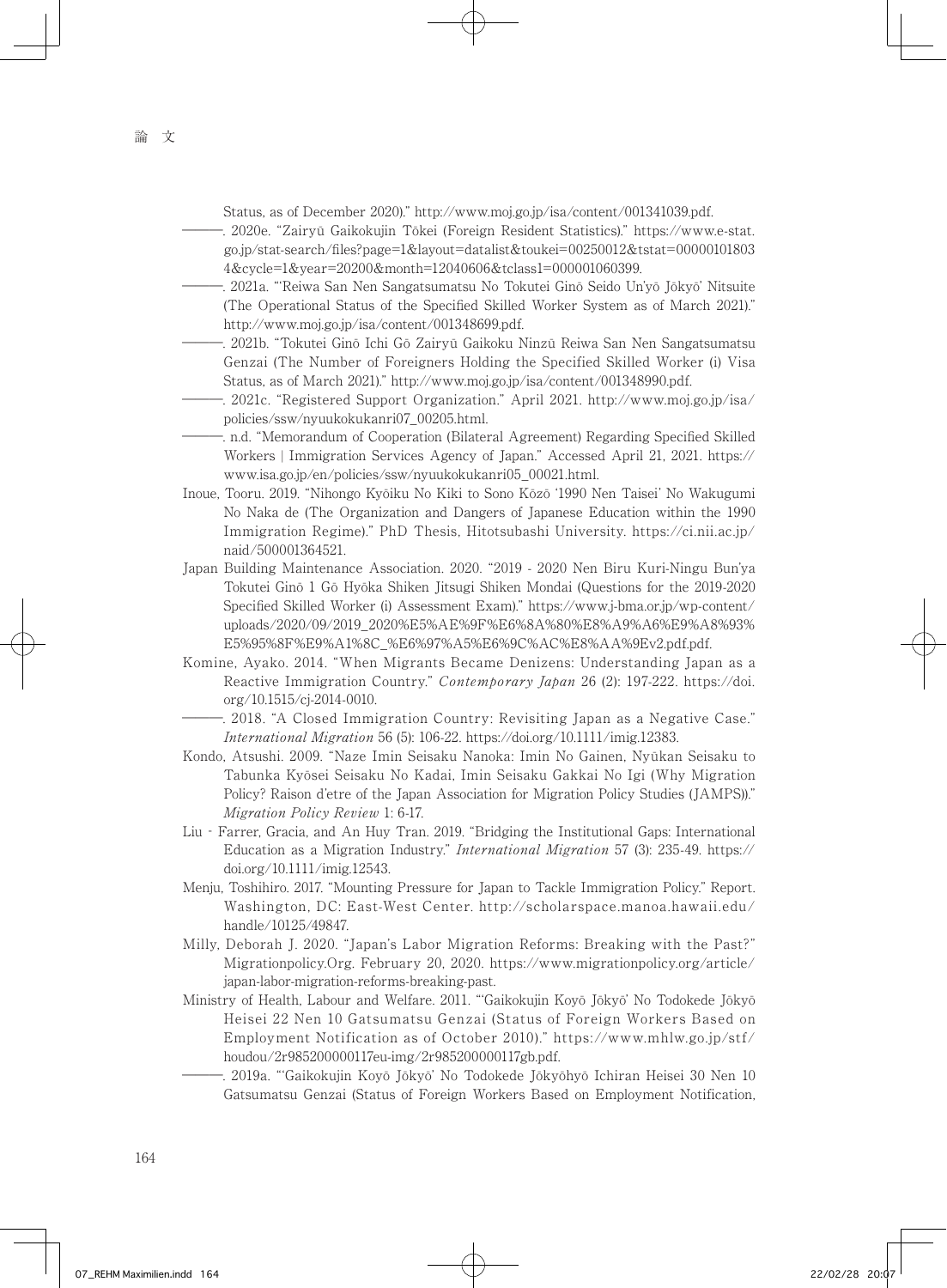Statistical Status Report as of October 2018)." https://www.mhlw.go.jp/ content/11655000/000472893.pdf.

- ―――. 2019b. "Keizai Renkei Kyōtei Ni Motozuku Ukeire No Wakugumi (The Framework for Accepta nce of Workers through EPAs)." https: //www.mhlw.go.jp/ content/000639886.pdf.
- ―――. 2021a. "'Gaikokujin Koyō Jōkyō' No Todokede Jōkyō Gaiyōban Reiwa 2 Nen 10 Gatsumatsu Genzai (Status of Foreign Workers Based on Employment Notification, Summarized Version as of October 2020)." https://www.mhlw.go.jp/ content/11655000/000728546.pdf.
- ―――. 2021b. "'Gaikokujin Koyō Jōkyō' No Todokede Jōkyōhyō Ichiran Reiwa 2 Nen 10 Gatsumatsu Genzai (Status of Foreign Workers Based on Employment Notification, Statistical Status Report as of October 2020)." https://www.mhlw.go.jp/ content/11655000/000728549.pdf.
- Nojima, Toshihiko. 1989. "Susumetai nikkeijin no tokubetsu ukeire (Towards the advancement of special admittance for nikkeijin)." Gekkan jiyū minshu, November 1989.
- Ogawa Reiko, and Sadamatsu Aya. 2020. "Zairyū shikaku 'tokutei ginō' no seidoka no jittai: kaigo bun'ya nikansuru Fyiripin Betonamu chōsa kara no hakken to kōsatsu (Reality Regarding the Institutionalization of Specified Skilled Workers: Findings from the Survey on Migrant Care Workers in the Philippines and Vietnam)." Migration policy review 12: 28-48.
- Oishi, Nana. 2020. "Skilled or Unskilled?: The Reconfiguration of Migration Policies in Japan." Journal of Ethnic and Migration Studies 0 (0): 1-18. https://doi.org/10.1080/136918 3X.2020.1731984.
- Organization for Technical Intern Training. 2020. "Summary of FY2019 Statistics of the Organization for Technical Intern Training." https://www.otit.go.jp/files/user/ statistics/201026-3.pdf.
- ―――. 2021. "Search for Japanese Supervising Organizations) ¦ Organization for Technical Intern Training." March 2021. https://www.otit.go.jp/search\_kanri/.
- Otake, Tomoko. 2016. "Record 5,803 Foreign Trainees Went Missing in Japan Last Year." The Japan Times, October 31, 2016. https://www.japantimes.co.jp/news/2016/10/31/ national/record-5803-foreign-trainees-went-awol-japan-last-year/.
- Roberts, Glenda S. 2018. "An Immigration Policy by Any Other Name: Semantics of Immigration to Japan." Social Science Japan Journal 21 (1): 89-102. https://doi. org/10.1093/ssjj/jyx033.
- Sekine, Masami. 1990. "Guest Workers in Japan." Centre for Multicultural Studies Occasional Papers, August. https://ro.uow.edu.au/cmsocpapers/19.
- Song, Jiyeoun. 2020. "The Political Dynamics of Japan's Immigration Policies during the Abe Government\*." Pacific Focus 35 (3): 613-40. https://doi.org/10.1111/pafo.12172.
- Sugiyama, Satoshi. 2018. "Japan's Denial of Immigration Reality Echoes Germany's Experience with 'Guest Workers.'" The Japan Times, December 31, 2018. https:// www.japantimes.co.jp/news/2018/12/31/national/japans-denial-immigration-realityechoes-germanys-experience-guest-workers/.
- The Japan Times. 2020. "Japan's New Skilled Worker Visa Program Still Far behind Goal." The Japan Times, August 30, 2020. https://www.japantimes.co.jp/news/2020/08/30/ national/japan-new-skilled-worker-visa-program/.
	- ―――. 2021. "In Major Shift, Japan Looks to Allow More Foreign Workers to Stay Indefinitely." The Japan Times, November 18, 2021. https://www.japantimes.co.jp/ news/2021/11/18/national/japan-indefinite-visas/.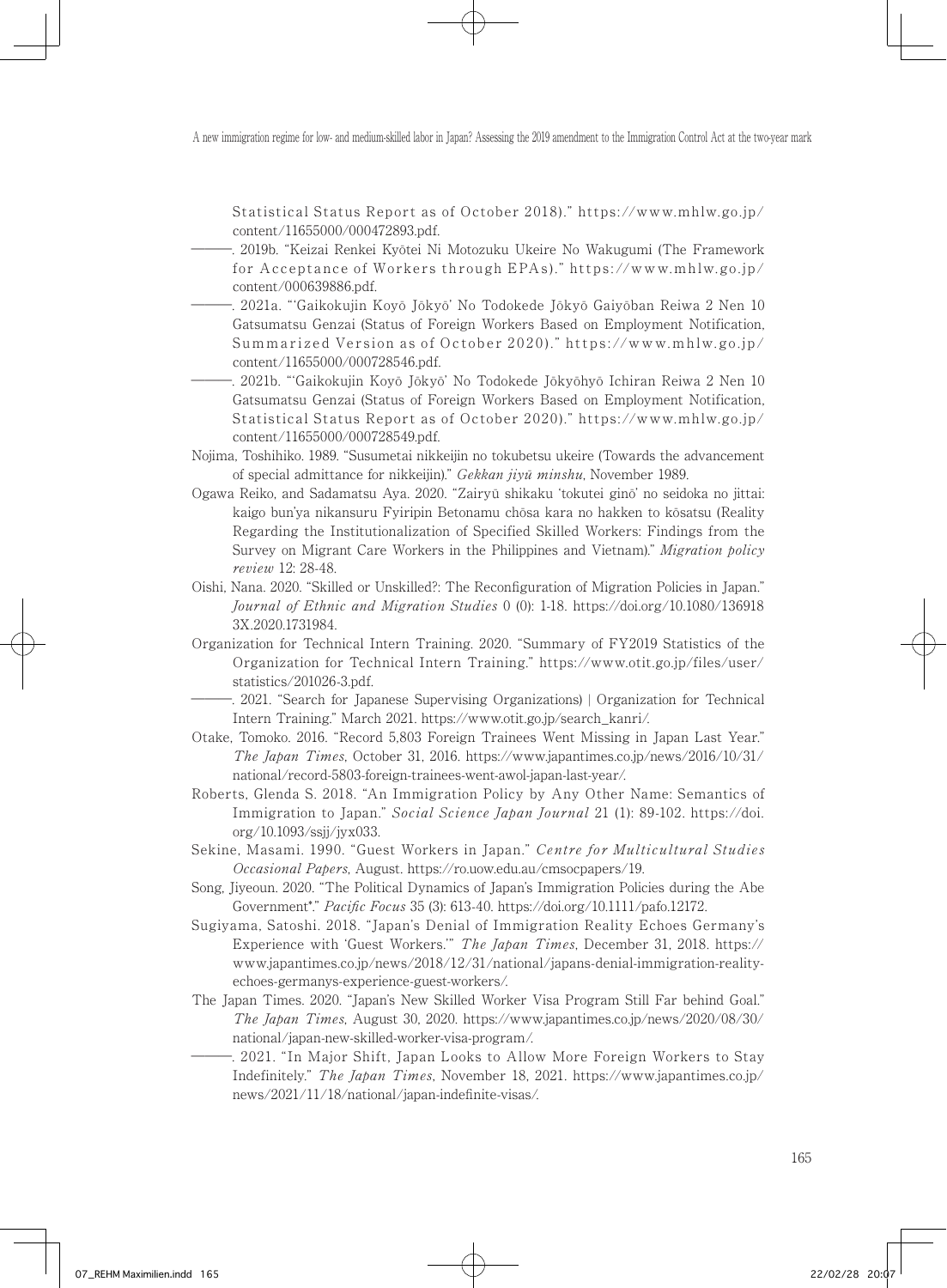- Tian, Yunchen. 2019. "Workers by Any Other Name: Comparing Co-Ethnics and 'Interns' as Labour Migrants to Japan." Journal of Ethnic and Migration Studies 45 (9): 1496-1514. https://doi.org/10.1080/1369183X.2018.1466696.
- Torii Ippei. 2020. Kokka to imin: gaikokujin rōdōsha to Nippon no mirai (Immigrants and the nation-state: foreign workers and the future of Japan). Shueisha. https://ci.nii. ac.jp/ncid/BB31006997.
- Verité. 2018. "Forced Labor Risk in Japan's Technical Intern Training Program." https:// www.verite.org/wp-content/uploads/2018/09/Forced-Labor-Risk-in-Japans-TITP.pdf.
- Yamanaka, Keiko. 1993. "New Immigration Policy and Unskilled Foreign Workers in Japan." Pacific Affairs 66 (1): 72-90. https://doi.org/10.2307/2760016.